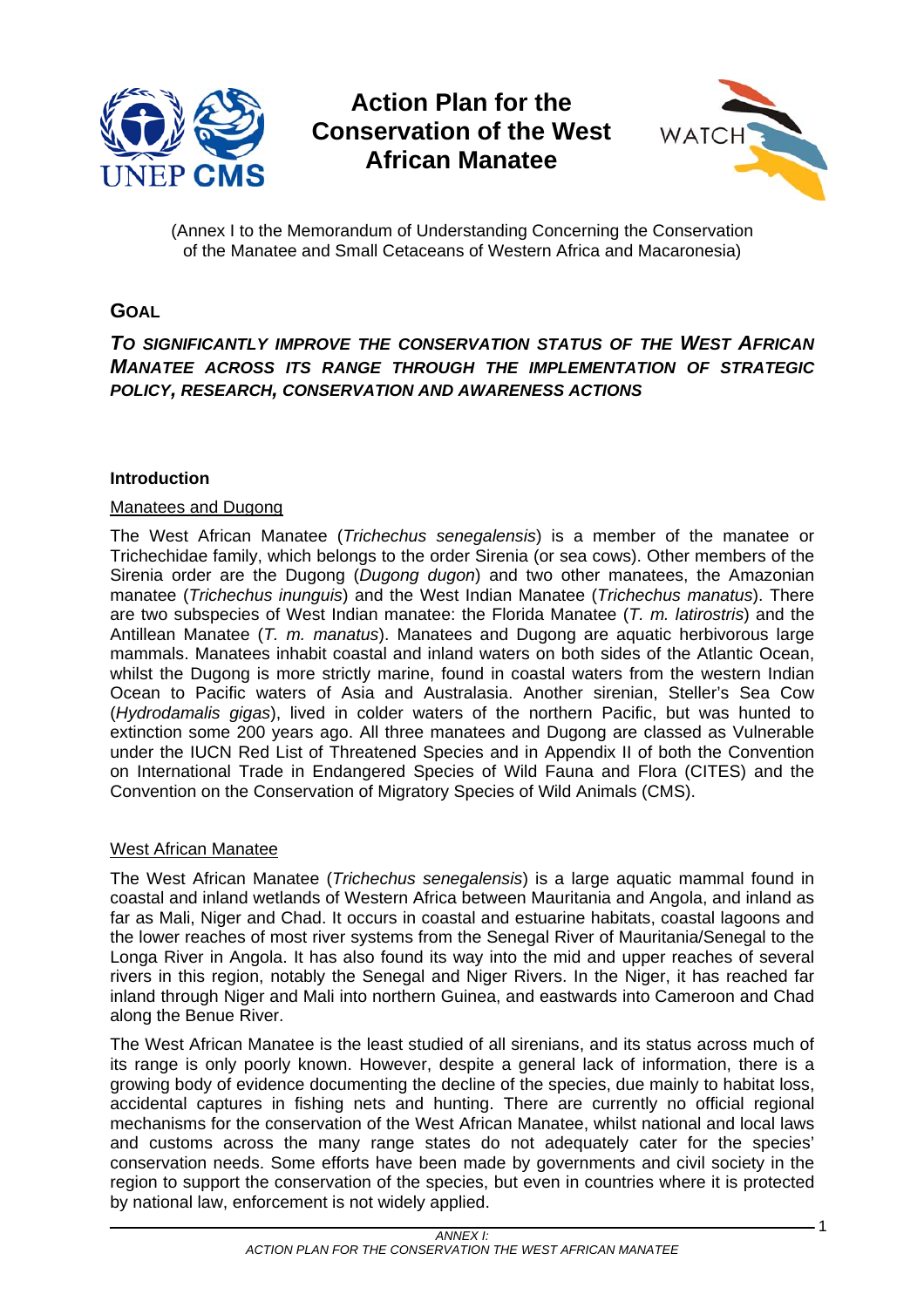A vulnerable and inoffensive species, the pressures on the manatee are manifold, and manatee populations across the range are impacted by capture in fishing nets, hunting, trading, modification of its habitat (including the cutting of mangroves) and through the impacts of development works, such as dams. The three main threats are:

- Loss of habitat, resulting from both climate change and human pressures;
- Incidental capture in fishing nets;
- Traditional hunting and commercial poaching activities.

These main threats are exacerbated by growing pressures on natural resources due largely to human population growth and resulting increased use and development of wetlands, along with the ever-expanding use of new technologies. Thus, fishing activities in the region are generally increasing, along with the demand for protein, whilst newer and more efficient nets replace more traditional methods.

## **Species Distribution and Movements**

### Distribution of the West African Manatee

The West African Manatee occurs in a wide range of wetlands and coastal ecosystems from the Senegal River at the Senegal-Mauritanian border to the Longa River in Angola, its presumed southern limit.<sup>1</sup> It lives in the middle and lower reaches of rivers that occur in this section of the Atlantic coast.<sup>2</sup> It is also found in adjacent seasonal floodplains, flooded forests, lakes and shallow coastal waters and around some offshore archipelagos and islands. It does not occur in deep marine waters however, and has not reached offshore island states, such as Cape Verde, though it is relatively numerous in the Bijagós Archipelago of Guinea-Bissau. Isolated populations occur a considerable distance upstream in many of the region's rivers, including the Niger, Bénoué, Oubangui and Chari. There are reported sightings as far as 2000km inland. Its preferred coastal habitat is undisturbed estuarine waters, coastal lagoons and the mouths of rivers, whilst inland it favours extensive wetland systems with lakes and floodplains.

### Movements of the West African Manatee

 $\overline{a}$ 

The West African Manatee is widely distributed in western Africa, and historically occupied almost any wetland within its reach that provided appropriate food resources and other conditions necessary for its survival. Although it has been extirpated from some areas, it remains widely dispersed, and as such moves regularly between countries, along both rivers and coastlines. Some movements are regular and seasonal, but on the whole the manatee is more dispersed than strongly migratory. Within this wide range it indulges in some seasonal movements according to changes in water levels, salinity and access to food².

The main factors affecting movements in the Gambia River are currents, salinity variation and water level changes.<sup>3</sup> Manatees are not able to live in some sections of rivers during the rainy season when currents or stream flows are too high. Thus, they are more frequently found in the lower reaches of the Gambia River during the rainy season and in middle sections of the river during the dry season. Manatees may move along the main channel of the Niger River between Mali, Niger and Nigeria, but such movements become impossible when river channels are blocked by dams. In Senegal, manatees certainly used to move

<sup>1</sup> Dodman, T., Ndiaye, M.D.D. & Sarr, K. (eds.) 2007. *Conservation Strategy for the West African Manatee*. Wetlands International, Dakar, Senegal / UNEP-Abidjan Convention, Nairobi.<br><sup>2</sup> Bougle 1.A. 1996, The Distribution and Biology of the West A

Powell J.A. 1996. The Distribution and Biology of the West African Manatee (*Trichechus senegalensis* Link,1795).United Nations Environmental Program, Regional Seas Program, Oceans and Coastal Areas, Nairobi, Kenya. 68p. 3

Powell, J.A. 1985. Manatees in the Gambia River Basin and potential impact of the Balingho antisalt dam with notes on Cote d'Ivoire, West Africa. Institute for Marine Studies, University of Washington. 57pp.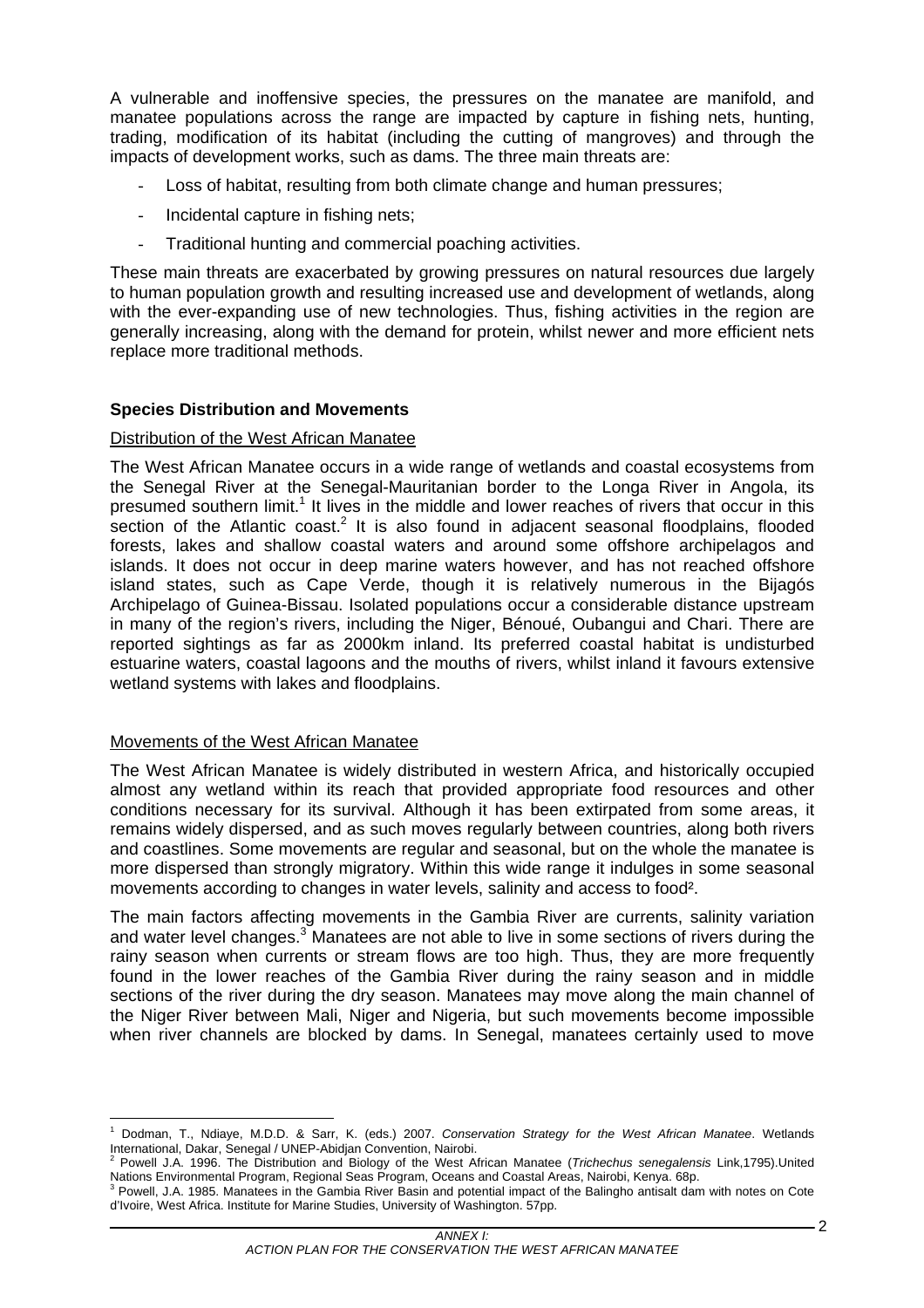regularly between Lac de Guiers and the Senegal River, favouring the lake during the rainy season<sup>4</sup>, but these movements were halted by construction of a dam.

Movements up and down rivers and between rivers and connected riverine wetlands, such as lakes and floodplains are reported from several range states, and are generally linked to rainfall seasons, river flows and availability of food. Manatees move up and down the Senegal River, and at times become trapped in dwindling tributary pools during the dry season<sup>5</sup>.

Manatees in the more static habitats of coastal lagoons tend to be more sedentary. Manatees studied in coastal lagoons of Côte d'Ivoire generally remained within a 10km range, though there were occasional movements between river systems². There do not appear to be regular seasonal coastal migrations between countries, but movements certainly occur.

An overview of the distribution and status by country is provided in Annex 1, which also highlights the main movements of manatees, especially between countries.

There is no evidence to support the occurrence of West African Manatee in Burkina Faso, although there are limited possibilities of their occurrence in tributaries of the Niger and Volta rivers. Overall, the manatee has a restricted distribution in Mauritania, Togo, Equatorial Guinea and Chad, whilst in most other range states it is fairly widespread in suitable wetland habitats, especially along the coast and in the lower reaches of the main rivers.

### **Species Status**

Given its wide range across diverse coastal and inland wetland habitats, it is not surprising that the West African Manatee's conservation status is variable across this wide range. Its overall range does not seem to have diminished significantly since earlier assessments, although it appears to be absent from the Chari basin in Chad from where there are earlier reports<sup>6</sup>. However, in the majority of range states, manatees are in decline (see Annex 1 for details).

A key change in manatee status during the second half of the  $20<sup>th</sup>$  Century is the fragmentation of populations through construction of dams and other developments. Whilst major dams such as the Akosombo in Ghana and Kainji in Nigeria may create new areas of suitable manatee habitat, they also lead to the genetic isolation of populations and prevent movement along traditional waterways. In many areas numbers have declined, and several localised sub-populations have been decimated. Such declines are largely attributed to hunting, incidental capture in fishing nets and habitat modifications. As with other aquatic mammals, it is very hard to estimate population size, and few attempts at quantifying populations in West Africa have been made. However, there is growing evidence to support a declining trend.

At the international level, the West African Manatee has been assigned the status of Vulnerable in the IUCN Red List of Threatened Species since 1986<sup>7</sup>. It was listed on Appendix II of the Convention on the International Trade in Endangered Species of Wild Fauna and Flora (CITES) on 1<sup>st</sup> July 1975<sup>8</sup>, and on Appendix II of CMS at the 7<sup>th</sup> Conference of Parties (COP7) in September 2002.

 4 Bessac, H. & Villiers, A. 1948. Le lamantin du Sénégal. La Nature 3158:188-189. 5

Noé Conservation - Océanium. 2006. Sauvetage et suivi des lamantins (*Trichechus senegalensis*) au Sénégal. Contribution à la mise en oeuvre du Plan Sous-Régional d'Action pour la conservation et la gestion des populations des lamantins. Rapport sauvetage lamantin. In: PRCM. Regional Coastal and Marine Conservation Programme for West Africa. Annual Report 2006. Salkind, J.H. 1998. Etude sur les lamantins au Tchad. In: Revue Scientifique du Tchad Vol. 5 No.1:41-49. 7

IUCN 2007. *2007 Red List of Threatened Species*. <www.iucnredlist.org> 8

UNEP-WCMC. 10 August, 2008. UNEP-WCMC Species Database: CITES-Listed Species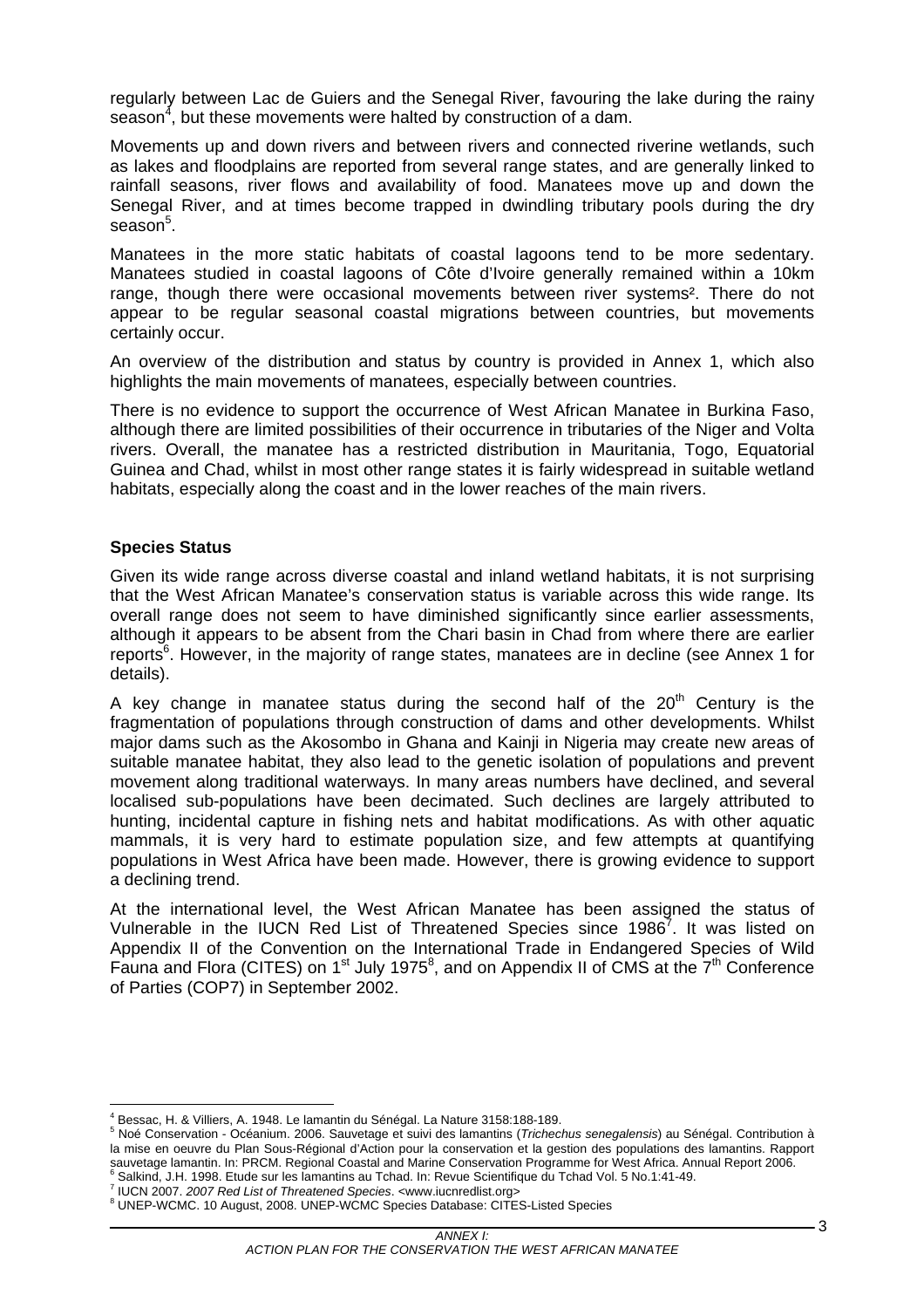At the national level, the West African Manatee is under some form of legal protection in all countries within its range<sup>1</sup>, though the type of legislation varies between countries. However, in reality, there are limited resources to implement or enforce the associated laws and other legal instruments across most of its range. Some measures of protection are probably best afforded in the various protected areas in which the species lives.

## **Values, Traditional Knowledge and Customs**

The West African Manatee is valued widely in western Africa on an ecological, economic and cultural level, and as such is appreciated in many areas for diverse values. However, as some traditions become eroded and as threats increase along with modernisation, human population growth and habitat conversion, so there is a need for a wider appreciation of the manatee. The main recognised values are:

## Ecological values

As a herbivore, the manatee contributes to the control of plant growth in rivers and other waterways, such as clearing channels of their overabundant vegetation<sup>9</sup>. It has also been proposed as a form of biological control against the proliferation of water hyacinth in West African rivers and streams, and this potential role has been considered in Niger<sup>10</sup>, although this aquatic weed does not appear to be one of the manatee's favoured food items in Africa. In some areas, there may be a positive relationship between the presence of manatees and an increase in fisheries productivity, due to the enrichment of water by manatee dung<sup>10</sup>. Certainly, manatees are established denizens of various different wetland types in western Africa, and no doubt form an integral part of the aquatic ecosystems in which they live.

### Economic values

For a long time, the manatee has been valued economically for its meat and other products, including items used in traditional medicine. Manatee meat is widely prized in western Africa, and often carries strong cultural values as well. This has led in many areas to over-hunting, with populations declining across the range. The meat and oil are also subject to illegal trade, with trafficking taking place for instance between Chad and Cameroon. In Côte d'Ivoire, a freshly-killed manatee is valued at between 150,000 and 170,000 CFA francs (about €250). The meat is sold per portion of 400g at between 4500 and 5000 CFA francs (about  $\epsilon$ 7.5).<sup>11</sup> In parts of Nigeria a male manatee may be exchanged for a 10 metre long boat and an outboard motor. In Guinea-Bissau a pair of manatees was sold to a Japanese aquarium in 1997, and they are even offered for sale on the internet from this country, as live animals. It is thus a highly valued species for local consumption and use and commercial trade.

## Cultural values, traditional knowledge and customs

The West African Manatee is widely respected or venerated by many cultures and traditions across its range. It is an emblematic totem for the Mandé in Niger, whose name is even derived from the manatee (*ma* being 'manatee' and *ndé* meaning 'son of'). For the Diolas and Mandingos of Casamance, Senegal, it is forbidden to attack this inoffensive mammal. In some villages of the Congo, the manatee is known under the name 'Mami Watta' and is believed to be a spirit of the ancestors living in lagoons, its mythical appearance being that of a mermaid<sup>12</sup>. The morphological resemblance between the woman and the female manatee

<sup>&</sup>lt;u>。</u><br><sup>9</sup> Lowe, R.G. 1992. Book Review: Nigeria's Threatened Environment - a National Profile. NEST. *Niger. Fld.* 57:75-78.<br><sup>10</sup> Ciofolo, I. & Sadou, I. 1996. Le Lamantin du Niger (Trichechus senegalensis). Technical repor

des Finances et du Plan. Union Européenne. Genève. 48pp.<br><sup>11</sup> Kouadio, A. 2007. Côte d'Ivoire / Cote d'Ivoire. In: Dodman, T., Ndiaye, M.D.D. & Sarr, K. (eds.) 2007. Conservation Strategy

for the West African Manatee. Wetlands International, Dakar, Senegal / UNEP-Abidjan Convention, Nairobi.<br><sup>12</sup> Akoi, K. 1994. Une enquête préliminaire sur les lamantins dans les eaux de la Réserve de la Conkouati au sud du

Canopée 4:10.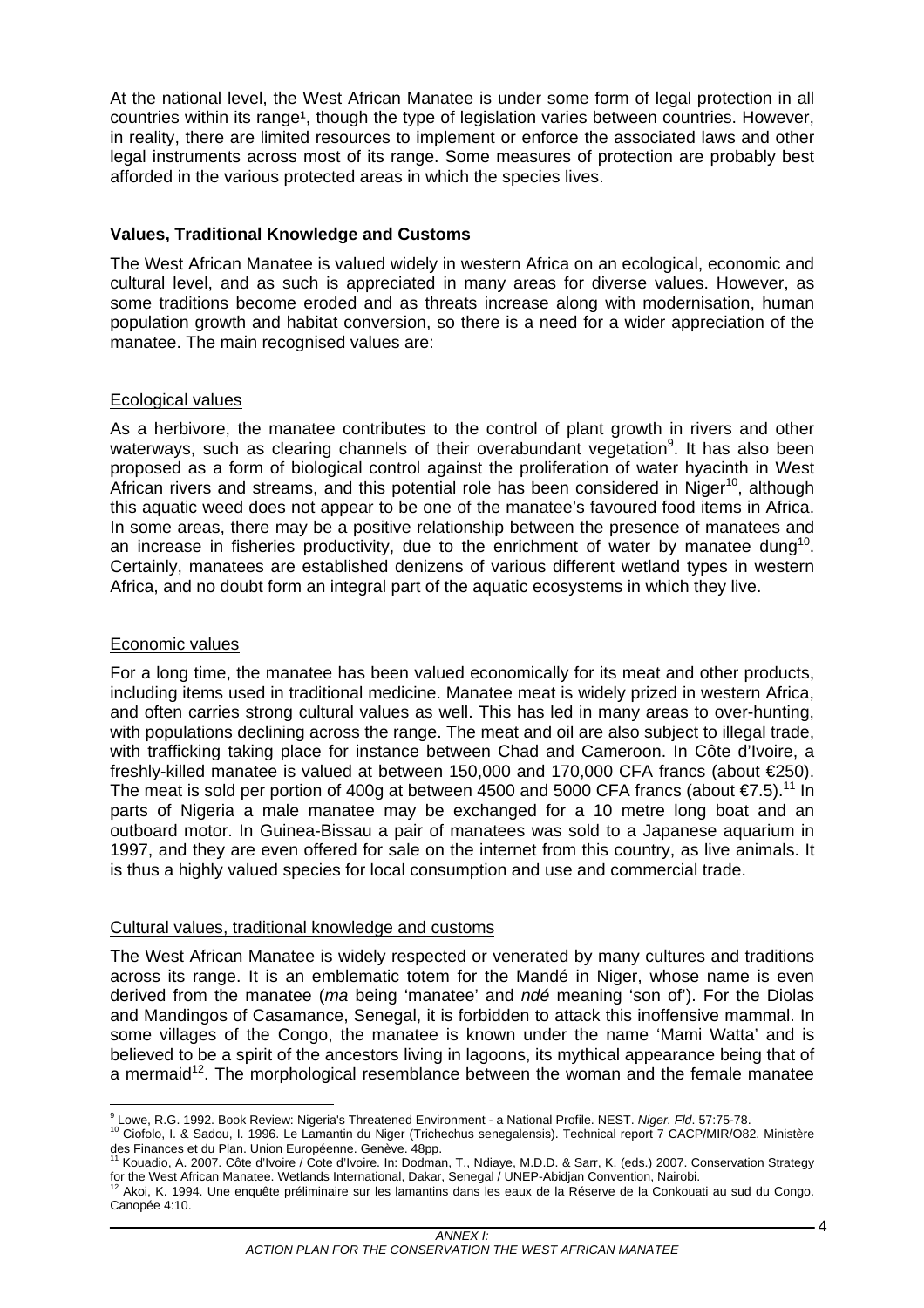raises veneration, respect and prohibition. Traditionally, the Peul believe that the ancestor of the manatee is a Peul woman, who transformed herself into a manatee while taking a bath in the river.<sup>4</sup> In Guinea, the manatee marks the collective imagination of Baga and Soussou populations of the Dubreka and Sangareya region. In Togo, fishermen and hunters around Lake Togo place manatee skulls and other bones in special shrines which are visited before hunting. In some countries, manatee hunting is part of strong local rituals and traditional practices. For example, in Niger, killing a manatee is an act of prestige among Sorkos populations.

Being a large animal, a manatee catch is invariably highly prized by local fishermen. The meat is widely considered as being delicious, whilst many other parts of the animal are used for consumption and traditional medicine, including the oil, skin and bones. In most areas of its distribution, the West African Manatee has a therapeutic mythical interest for various ethnic groups. In Mali, different parts of the manatee's body have different traditional medicinal uses, such as oil to treat anaemia and ear infections, bones to treat rheumatism and epilepsy and sexual organs to treat impotence and sterility.<sup>13</sup> In some ethnic groups, the manatee is valued for its magical attributes known only to traditional healers.

Members of fishing communities especially know the manatees' habits quite well, including aspects such as seasonal occurrence, their need for freshwater and deeper pools as refuges, also their breeding behaviour, which may lead animals to congregate and relinquish caution. Fishing communities have used this knowledge to help them hunt manatees, and across the region there are specialist manatee hunters, who use learned and traditional experiences in their hunting techniques. Traditional hunting carried out for local consumption may have been largely sustainable, but nowadays manatees face many additional threats, whilst demand from urban centres provide incentives to trade meat and other products.

In some areas the manatee is perceived as a disruptive animal due to occasional accidents with pirogues and its habit of opportunistically feeding in flooded rice fields. Some riverine communities hold manatees responsible for the disappearance of catch from fishing nets. Such accounts can lead to resentment towards the manatee, and some local communities interviewed in Guinea wished that manatees would disappear from their waters.<sup>14</sup>

Overall, respect for the manatee is widespread across the region. Whilst in some areas, this respect prevents the intentional capture and consumption of manatees, in other areas the manatee is held as a symbolic and important catch, which may play a central role in local ceremonies or celebrations. The meat and body parts are widely considered as high value commodities. However, traditional cultures are becoming eroded in many areas, and respect for the manatee is in need of restoration.

### **Income-generating Opportunities through Tourism**

 $\overline{a}$ 

Manatees have long been valued for their meat and other products, but can they also have economic value as living animals? Certainly, there is good potential for ecotourism, and many visitors to the region would be interested to see manatees. Across the Atlantic, the Florida Manatee, for instance, has proved to be highly popular and draws in international and resident visitors alike. A factor that poses an obstacle to ecotourism for the West African Manatee is the high turbidity of most wetlands within its range. The muddy rivers and estuaries of western Africa make manatee sightings extremely difficult, and even then it may only be possible to see the animal's nose or back when it surfaces occasionally to breathe. Further, as manatees are hunted widely in western Africa, they are also generally cautious and tend to avoid man if possible.

Nonetheless, there is potential for income-generation through tourism activities, and even occasional sightings might encourage visitors to spend time in particular areas. In reality, the manatee would be seen as a part of the overall attraction to an area, as most sites where

<sup>13</sup> Kone, B. & Diallo, M. 2002. Rapport d'etude sur le lamantin au Mali (*Trichechus senegalensis*). Initiatives du Bassin du Fleuve Niger. Wetlands International, Sévaré.<br><sup>14</sup> PRCM. 2005. Regional Coastal and Marine Conservation Programme for West Africa. Annual Report 2005.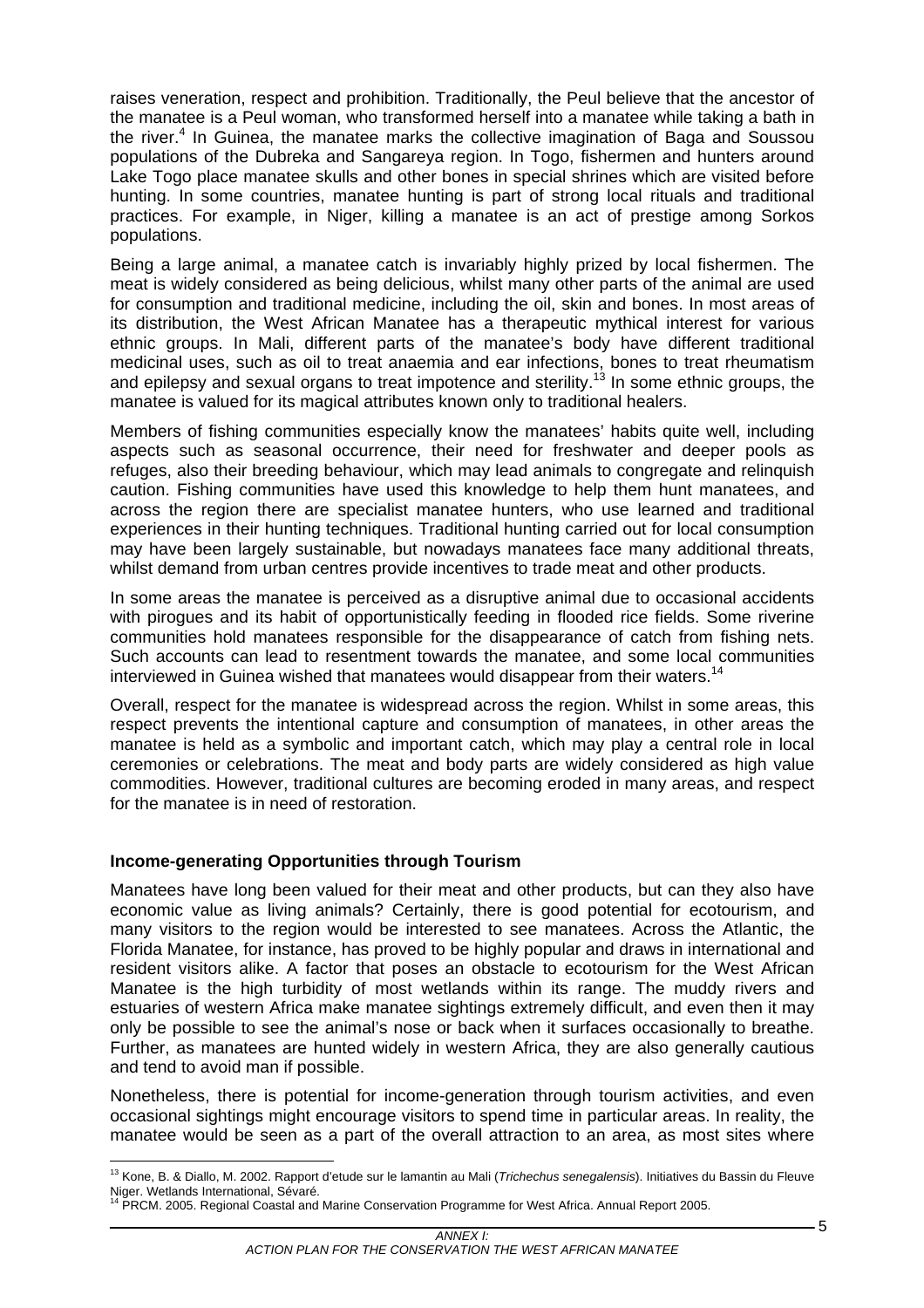they live will also support other wildlife and be considered as areas of beauty or interest. Sites such as the Sine-Saloum Delta in Senegal, Orango National Park in Guinea-Bissau, Fresco Lagoon in Côte d'Ivoire, Lake Pandam in Nigeria, Conkouati Lagoon in Congo, coastal lagoons of Gabon and favoured sites along the Cuanza River in Angola all hold promise for the development of manatee-based ecotourism initiatives.

## **Threats**

### Natural threats

The main natural threats to manatees are impacts from drought and climate change. There are numerous records of manatees becoming stranded in dwindling pools of tributaries of the Senegal River, notably in the Matam area. Manatees have been reported stranded in other lakes and wetlands of the region as well, particularly during extended drought years of the 1980s. Extensive sand deposition in tributaries of the Niger River can also lead to fragmentation and isolation of populations. In Sangaréyah in coastal Guinea, nine manatees beached themselves on banks after fluctuations in water level in 2004. Coastal manatee populations may also become isolated in lagoons, whose outlets to the sea close up. The current wave of climate change may well cause Sahelian wetlands to dry up and favoured coastal wetlands to disappear as water levels rise. However, the manatee is likely to survive such changes due to its adaptability and tolerance of different aquatic environments. Whilst not a threat *per se*, the West African Manatee is rendered vulnerable due to its low reproductive rate: its gestation period is thirteen months and a calf is only born every two to three years.

## Habitat modifications, hydrological developments and genetic isolation

Manatees are capable of tolerating people, and have lived alongside man for thousands of years. However, some recent developments threaten manatees in western Africa, including large-scale conversion of wetlands to other land uses, usually for building or for agricultural developments. Pollution is another threat, from urban centres in the form of sewage, from agricultural run-off and notably from the oil industry. Some areas of the Niger Delta, for instance, can become heavily degraded by oil spills. Pollution in coastal lagoons can lead to eutrophication, which impacts all aquatic life. Destruction of mangroves is a threat in coastal areas, resulting in habitat loss and a reduction in food availability.

The construction of dams, barrages and other hydrological works is a specific threat to manatees, especially from structures that completely cross main river channels. There are numerous dams throughout western Africa. These include relatively small dams that control flow to/from lakes or irrigated areas, such as hydrological developments in the wetlands of the Senegal Delta and Lac de Guiers. There are anti-salt dams in coastal wetlands of Guinea-Bissau and other countries where rice is grown behind mangroves.<sup>15</sup> There are also large dams along the main rivers of the region and their tributaries, such as the Kainji Dam in Nigeria, the Diama Dam in the lower Senegal River and the Selingué and Markala dams of the Niger River in Mali. Other planned dams in the Niger Basin include the Fomi in Guinea, and the Talo and Djenné on the Bani River in Mali. Dams and barrages can have both positive and negative impacts on manatees. Some reservoirs or lakes created behind dams can provide excellent habitat for manatees, such as Lake Volta in Ghana, formed by the Akosombo Dam. However, a key threat posed by such developments is genetic isolation of populations, as manatees lose the ability to move between different sections of rivers and their associated wetlands. This can lead to local extinctions as small isolated populations die out. The potential consequences of inbreeding are not well known.

 $\overline{a}$ 15 Bos, D., Grigoras, I. & Ndiaye, A. 2006. Land cover and avian biodiversity in rice fields and mangroves of West Africa. A&Wreport 824. Altenburg & Wymenga, ecological research, Veenwouden / Wetlands International, Dakar.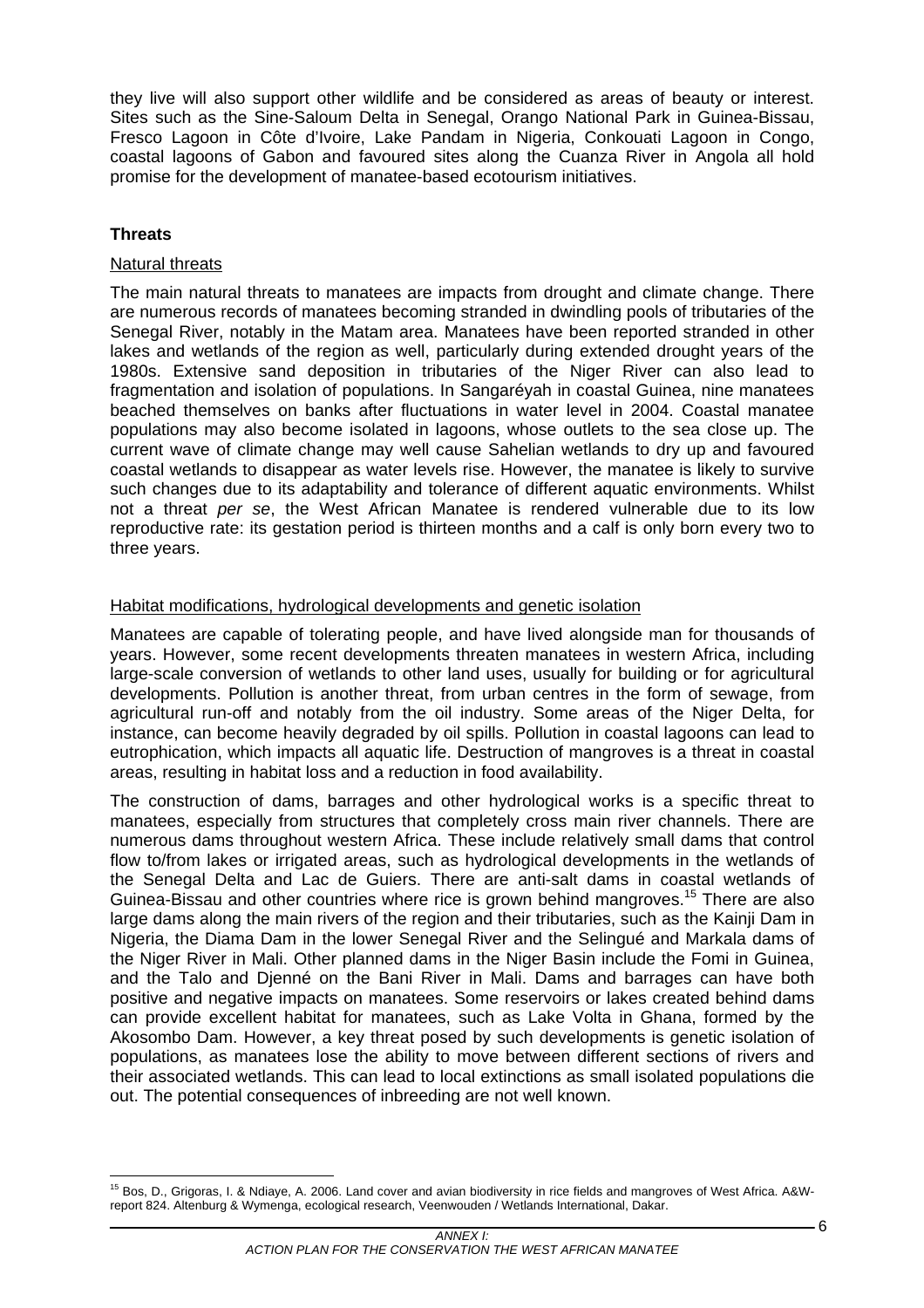Manatees may be killed in the turbines or control gates of dams, with reported cases from Kainii in Nigeria.<sup>2</sup> There are also reports of manatees caught in control sluice gates of dams, for instance in the Senegal Delta, whilst in Guinea, construction of the dam and ferry port at Fatala impacted manatee occurrence and movements in the Fatala estuary. The building of a dam in the Upper River Region Bank at Sami Wharf Town in The Gambia around 1993 is believed to have caused the death of many manatees.

#### Hunting, capture and use of manatees

Across their range, wherever manatees are reasonably common, they tend to be hunted, sometimes by specialist manatee hunters, such as in the Bijagós Archipelago in Guinea-Bissau, or more opportunistic hunting by fishermen to supplement their main fishing activities. Harpoons are the most common weapons employed for hunting manatees, whilst in some areas platforms are built for the hunters, usually near popular feeding sites or close to freshwater seeps in salty / marine areas<sup>2</sup>. A variety of traps are used in different countries, which are usually baited, as well as special manatee nets, large hooks and even poison.

In many countries, hunting practices have reduced the sizes of the populations. Even when carried out at low levels, hunting is a real threat to the animal given its low reproductive rate. Despite the progress made to discourage hunting in some countries (e.g. Cameroon), manatee products are still much coveted. Unregulated and unsustainable hunting is widely considered as the main threat to the survival of manatee populations across its range.

On rare occasions manatees are captured live for zoos or for wildlife collections. Captures have taken place recently in Guinea-Bissau and Côte d'Ivoire.

#### Incidental killing and capture

 $\overline{a}$ 

Incidental capture in fishing nets is one of the greatest threats faced by West African Manatee today. As fishing has increased and with the wider use of strong nets made of synthetic fibres, so the incidental capture of manatees has also increased. The practice of stringing nets right across the channels of rivers, streams and creeks, bank to bank, is particularly dangerous for manatees. In most cases captured manatees are consumed locally and treated as an additional bonus to the fish catch, although on occasion the catches are reported to appropriate authorities. Manatees are at times also caught in fishing weirs in Côte d'Ivoire.16 In Guinea, local communities of Dôbiret (Boffa area) reported five manatees caught in fishing nets in 2004, while in Sangaréyah, 34 had been captured.

In Senegal and Sierra Leone, manatees have been captured in fishing nets intended for sharks<sup>17,18</sup>. They are also victims of industrial fishing where they end up in trawls or in monofilament nets.

There is no estimate of the effects of modern fishing materials on manatees, but incidental capture in fishing nets was the most frequently reported threat across its range in surveys carried out for preparation of the species conservation strategy.<sup>1</sup>

<sup>16</sup> Akoi, K. 1992. Education et sensibilisation des populations pour la conservation du lamantin ouest africain (*Trichechus senegalensis*) en Côte d'Ivoire. Wildlife Conservation Society, 31pp. 17 Cadenat, J. 1957. Observations de cétacés, siréniens, chéloniens et sauriens en 1955-1956. Bulletin de l'IFAN 19A:1358-

<sup>1383.&</sup>lt;br><sup>18</sup> Reeves, R.R., Tuboku-Metzger, D. & Kapindi, R.A. 1988. Distribution and exploitation of manatees in Sierra Leone. Oryx 22:75-84.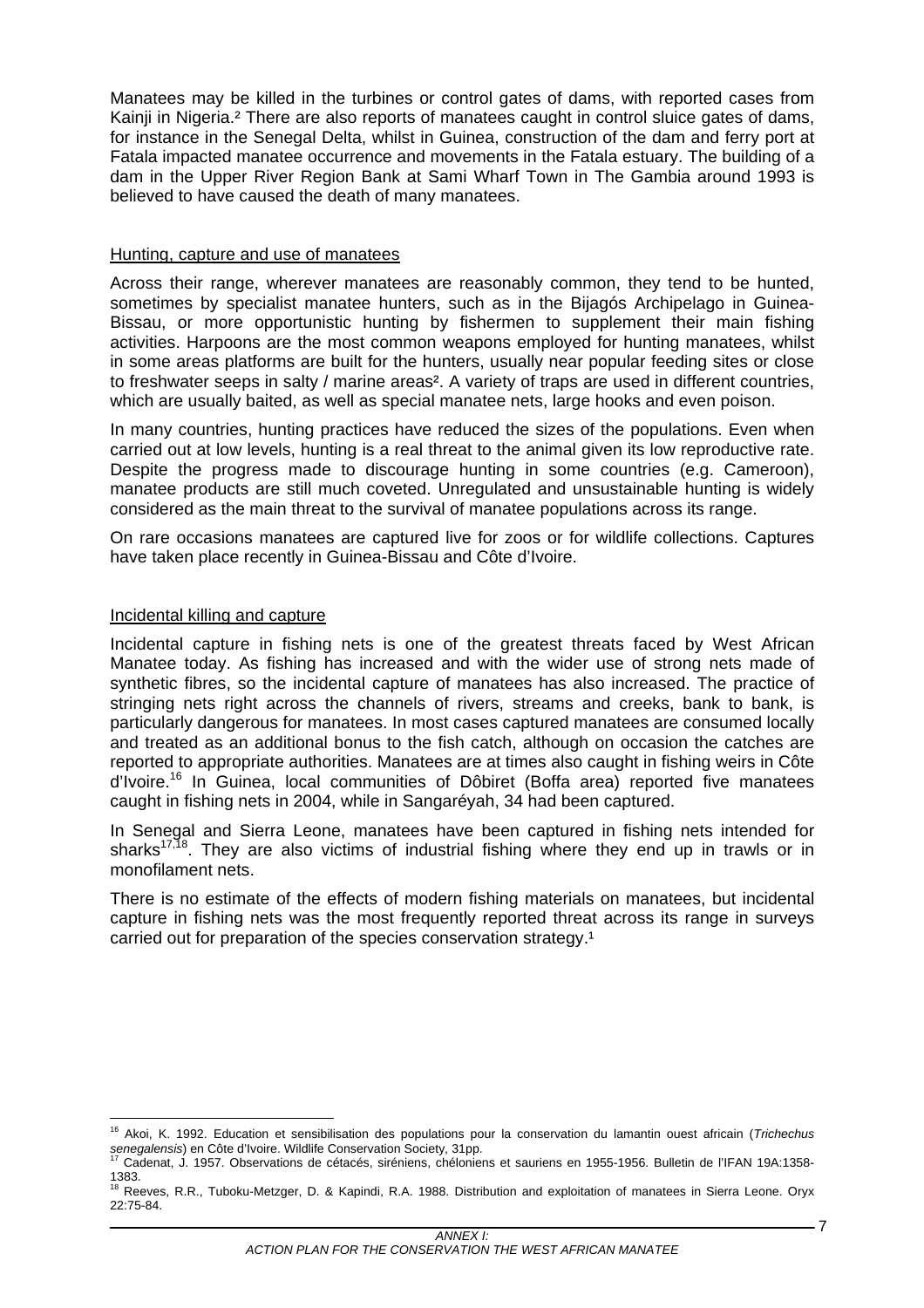# **Themes, Objectives and Expected Outcomes**

| <b>Objectives</b>                                                                  | <b>Expected Outcomes</b>                                                                                                                                                         |
|------------------------------------------------------------------------------------|----------------------------------------------------------------------------------------------------------------------------------------------------------------------------------|
| <b>Theme 1: Policies and Legislation</b>                                           |                                                                                                                                                                                  |
| <b>Objective 1: Improve</b><br>policies and legislation<br>for manatee protection, | 1.1: Effective policies are established for manatee conservation<br>at regional and national levels, and mechanisms are in<br>place for their implementation in all range states |
| and strengthen their<br>implementation                                             | 1.2: Effective legislative frameworks are established for<br>manatee conservation in all range states                                                                            |
|                                                                                    | 1.3: Policies and legislation relating to manatee conservation<br>are widely adopted and well known to stakeholders                                                              |
|                                                                                    | 1.4: Wide enforcement of legislation relating to manatee<br>conservation                                                                                                         |
|                                                                                    | Theme 2: Applied Research, Monitoring and Networking                                                                                                                             |
| <b>Objective 2: Improve</b><br>understanding of the                                | 2.1: Improved knowledge of the West African Manatee achieved<br>through national and regional research initiatives                                                               |
| <b>West African Manatee</b><br>and use information for<br>its conservation         | 2.2: Successful management and conservation mechanisms are<br>established for the West African Manatee                                                                           |
| management                                                                         | 2.3: Establishment of a functioning regional manatee network<br>strengthened through capacity development and exchange<br>initiatives                                            |
|                                                                                    | Theme 3: Conservation, including Restoration and Safeguarding of Manatee Habitats                                                                                                |
| <b>Objective 3: Reduce</b><br>pressures on the West                                | 3.1: Designation of sites providing key manatee habitats as<br>sanctuaries and through national and regional initiatives                                                         |
| <b>African Manatee through</b><br>the restoration and                              | 3.2: Rehabilitation of West African Manatee habitats                                                                                                                             |
| safeguarding of its<br>habitats                                                    | 3.3: Reduced exploitation and capture of the West African<br>Manatee                                                                                                             |
|                                                                                    | Theme 4: Awareness & Education / Information, Education & Communication                                                                                                          |
| Objective 4: Promote a<br>wide appreciation of the<br><b>West African Manatee</b>  | 4.1: Education and awareness materials relating to manatees,<br>especially their values and threats, are developed and used<br>widely                                            |
| and its ecological and<br>cultural values through<br>targeted communication,       | 4.2: Attitudes and actions favourable to manatee conservation<br>are encouraged through awareness campaigns                                                                      |
| education and public<br>awareness                                                  | 4.3: Manatee conservation is integrated into existing<br>communication, education and awareness programmes                                                                       |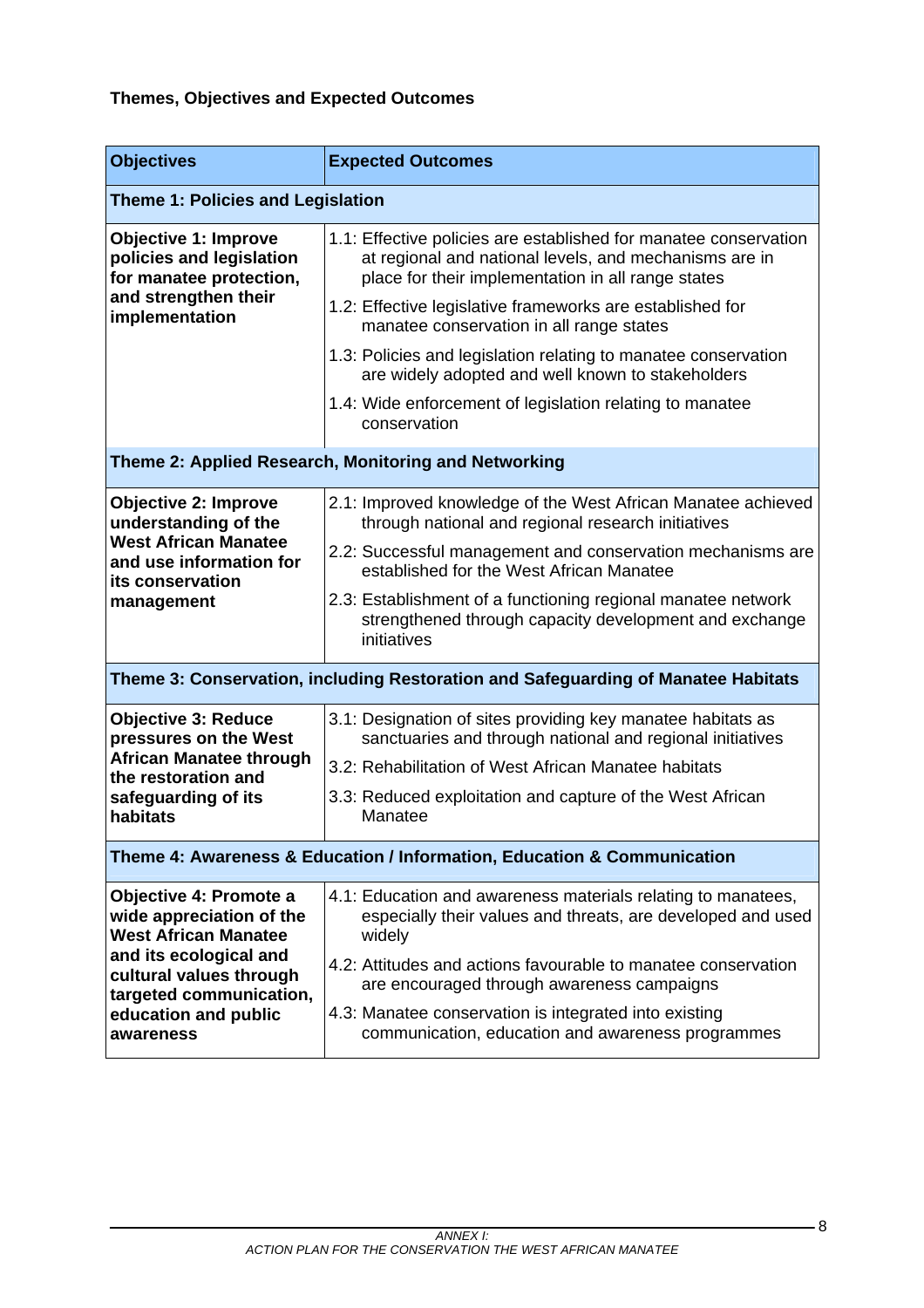### **Themes and Priority Actions**

*Strategic Objective: Improve the conservation status of the West African Manatee across its range* 

## **Theme 1: Policies and Legislation**

**Objective 1: Improve policies and legislation for manatee protection, and strengthen their implementation** 

*Expected Outcome 1.1: Effective policies are established for manatee conservation at regional and national levels, and mechanisms are in place for their implementation in all range states* 

| <b>Actions</b>                                                                                                                                                    | Lead                           | <b>Priority</b> |
|-------------------------------------------------------------------------------------------------------------------------------------------------------------------|--------------------------------|-----------------|
| Conduct a critical review of existing regional and national<br>policies related to manatee conservation.                                                          | CMS / States                   | Medium          |
| Incorporate specific manatee conservation measures into<br>relevant existing regional and national policies.                                                      | CMS / States                   | High            |
| Establish strong regional policies for manatee conservation,<br>and, where necessary, provide strategic<br>forl<br>support<br>strengthening of national policies. | CMS / States /<br><b>NEPAD</b> | High            |
| Establish practical mechanisms that facilitate implementation of<br>policies at the regional and national level.                                                  | CMS / States /<br><b>NEPAD</b> | High            |
| List the West African Manatee on Appendix I of the CMS                                                                                                            | Governments of<br>Togo & Niger | Medium          |
| Consider listing the West African Manatee on Appendix I of<br><b>CITES</b>                                                                                        | Range States                   | Medium          |

*Expected Outcome 1.2: Effective legislative frameworks are established for manatee conservation in all range states* 

| <b>Actions</b>                                                                                                                                                            | Lead                          | <b>Priority</b> |
|---------------------------------------------------------------------------------------------------------------------------------------------------------------------------|-------------------------------|-----------------|
| Conduct a critical review of existing legislative instruments at<br>national and local levels (e.g. codes of conduct).                                                    | <b>States</b>                 | Medium          |
| Revise existing legislation and, where necessary, develop new<br>specific legislative measures for manatee protection (e.g.<br>incentives and sanctions).                 | <b>States</b>                 | High            |
| Incorporate specific manatee conservation measures into<br>relevant legislative instruments at the national and local level in<br>cooperation with relevant stakeholders. | States / local<br>communities | High            |
|                                                                                                                                                                           |                               |                 |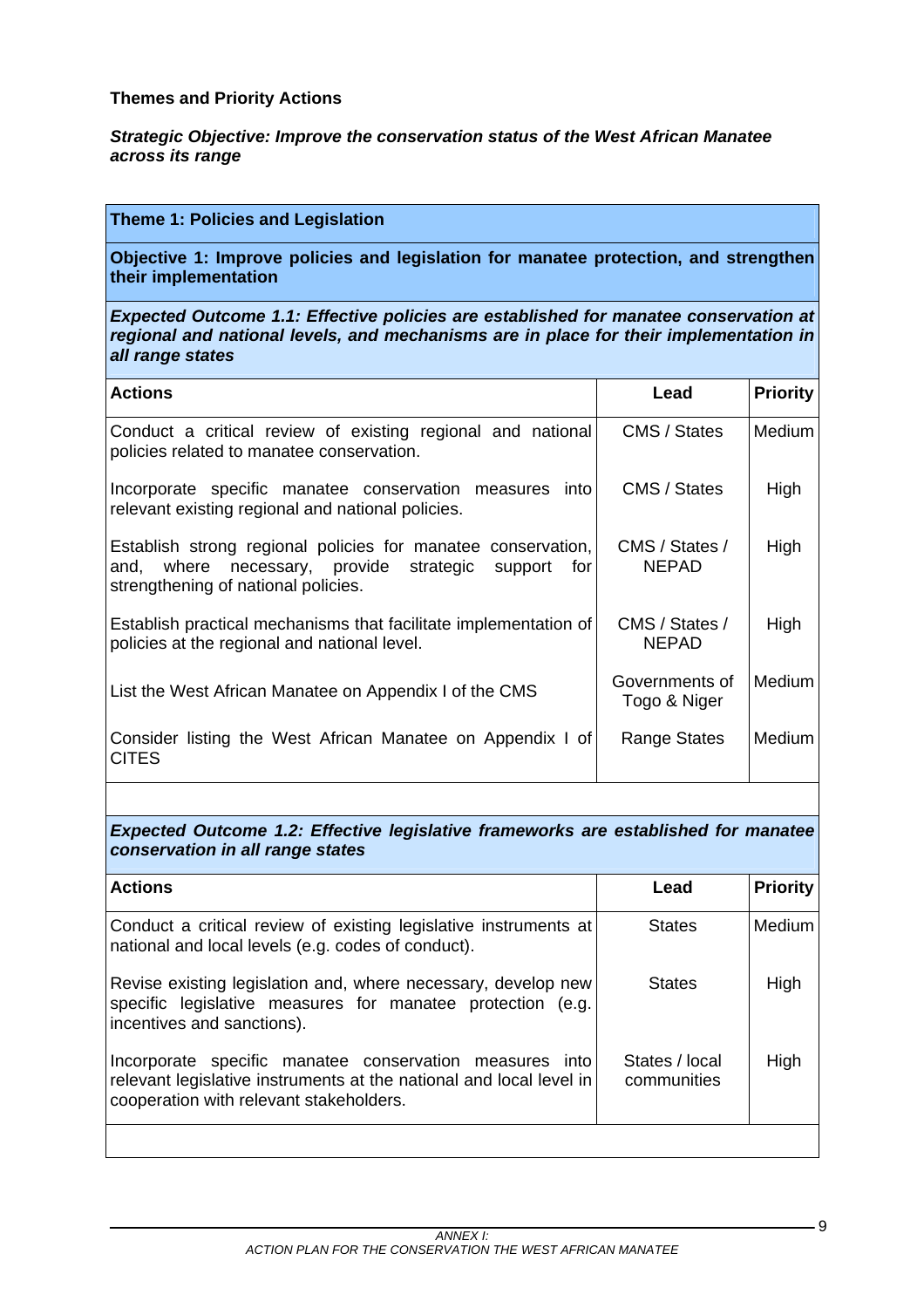*Expected Outcome 1.3: Policies and legislation relating to manatee conservation are widely adopted and well known to stakeholders* 

| <b>Actions</b>                                                                                                                                                                                  | Lead          | <b>Priority</b> |
|-------------------------------------------------------------------------------------------------------------------------------------------------------------------------------------------------|---------------|-----------------|
| Sensitise decision makers, local authorities and local communities, NGOs / States<br>about political and regulatory provisions for manatee conservation,<br>and encourage their implementation. |               | High            |
| Develop capacity of agencies responsible for developing and<br>implementing policies and legislation related to manatee<br>conservation.                                                        | <b>States</b> | Medium          |
| Build wide awareness of policies and legislation relevant to<br>manatee conservation within all stakeholder groups.                                                                             | <b>States</b> | High            |
| Develop appropriate information and awareness tools to promote<br>manatee conservation, especially for local use.                                                                               | <b>NGOs</b>   | Medium          |

*Expected Outcome 1.4: Wide enforcement of legislation relating to manatee conservation* 

| <b>Actions</b>                                                                                                                                                                          | Lead                 | <b>Priority</b> |
|-----------------------------------------------------------------------------------------------------------------------------------------------------------------------------------------|----------------------|-----------------|
| Promote application of legislation relating to manatee conservation<br>at a regional level through implementation of international<br>conventions (MEAs) and transboundary regulations. | <b>CMS</b>           | High            |
| Enforce legislation relating to manatee conservation at a national<br>level, especially at unprotected sites.                                                                           | <b>States</b>        | Medium I        |
| Promote enforcement of legislation as widely as possible, especially<br>in relation to manatee hunting and trade.                                                                       | States/<br>CITES/CMS | High            |

### **Targets/Indicators:**

Policy review completed and disseminated to all range states, and used to incorporate manatee conservation measures into existing policies.

Strong regional policies for manatee conservation established, as well as practical mechanisms for their implementation at national and regional level.

West African Manatee listed on Appendix I of CMS; report circulated with respect to CITES.

Legislative review completed and disseminated to all range states.

Manatee conservation measures incorporated into existing legislation.

Awareness raised in all range states about policies and legislation related to manatees.

Capacity of responsible agencies is strengthened to enable them to develop and/or implement policies and legislation related to manatee conservation.

Information tools developed and disseminated to all range states for raising awareness.

Measurable improvements in the implementation of relevant international conventions and transboundary regulations.

Reduction in manatee hunting and trade through wide enforcement of legislation.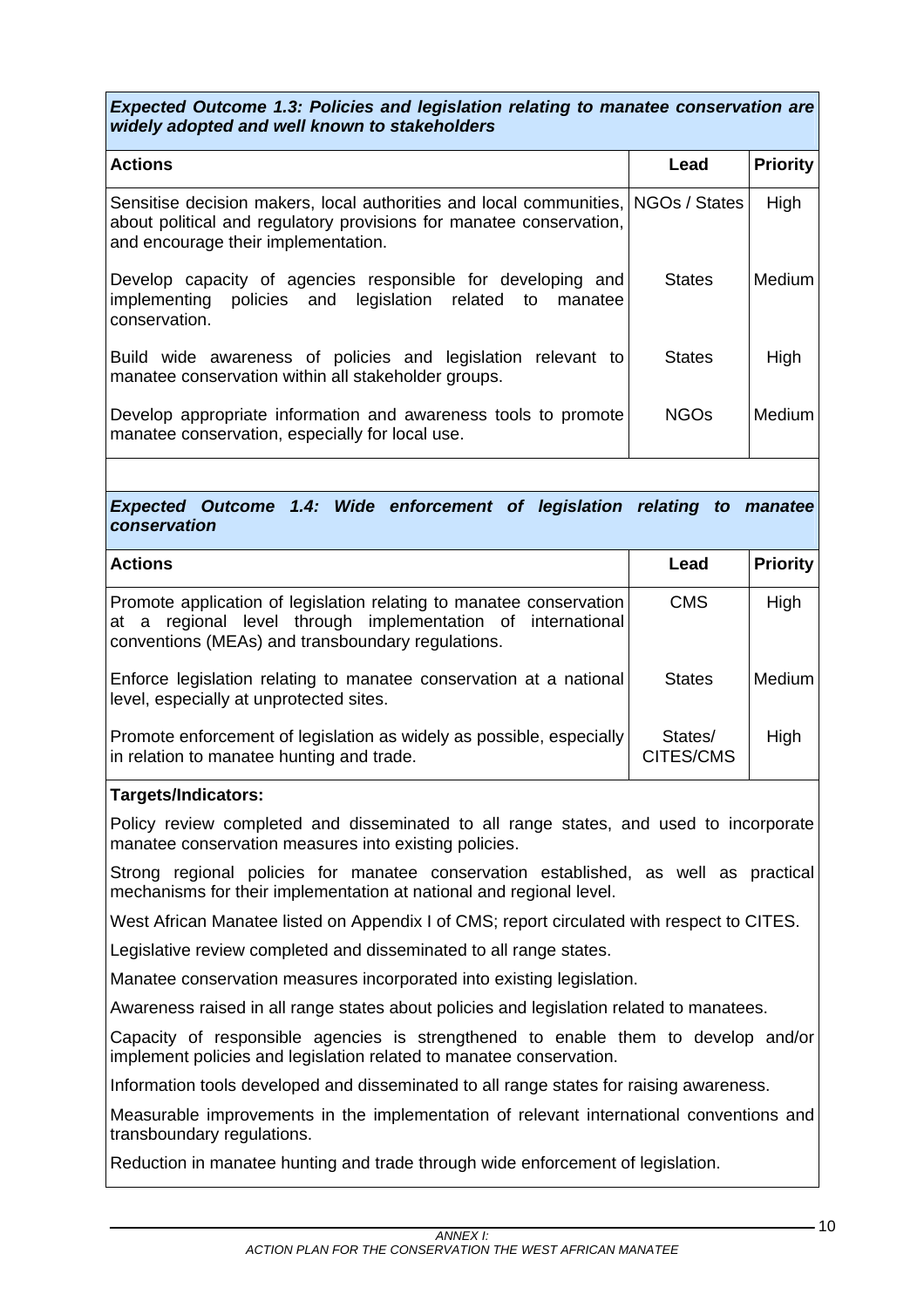## **Theme 2: Applied Research, Monitoring and Networking**

## **Objective 2: Improve understanding of the West African Manatee and use information for its conservation management**

## *Expected Outcome 2.1: Improved knowledge of the West African Manatee achieved through national and regional research initiatives*

| <b>Actions</b>                                                                                                                                                                       | Lead                               | <b>Priority</b> |
|--------------------------------------------------------------------------------------------------------------------------------------------------------------------------------------|------------------------------------|-----------------|
| Develop and harmonise methodologies and protocols for<br>research and monitoring of the West African Manatee.                                                                        | <b>SSG</b>                         | <b>Medium</b>   |
| Conduct applied research programmes on the West African<br>Manatee focusing on identified knowledge gaps, especially for<br>enabling successful species conservation and management. | States &<br>partners               | High            |
| Carry out regular monitoring of manatee populations, especially<br>at key sites.                                                                                                     | Site managers                      | High            |
| Determine important areas for manatees, especially relating to<br>movements, feeding and mating, and develop mechanisms to<br>reduce manatee pressures in these areas.               | States &<br>partners               | High            |
| Establish, populate with data and maintain a scientific and socio-<br>economic database on the West African Manatee.                                                                 | NGOs/<br>Wetlands<br>International | Medium          |

## *Expected Outcome 2.2: Successful management and conservation mechanisms are established for the West African Manatee*

| <b>Actions</b>                                                                                                                                                                                             | Lead                                                | <b>Priority</b> |
|------------------------------------------------------------------------------------------------------------------------------------------------------------------------------------------------------------|-----------------------------------------------------|-----------------|
| Establish site-based applied research and<br>management<br>programmes for the demonstration of appropriate conservation<br>mechanisms.                                                                     | States / NGOs                                       | High            |
| Evaluate and improve manatee conservation and management<br>mechanisms at different levels (i.e. regional, catchment and<br>community levels).                                                             | $CMS / sub-$<br>regional orgs /<br>NGO <sub>s</sub> | Medium          |
| Identify key sites for manatee conservation, and develop<br>proposals for their designation and management.                                                                                                | States / NGOs                                       | High            |
| Identify key habitat requirements for manatees in different areas,<br>and establish mechanisms for preventing the destruction and<br>degradation of these habitats.                                        | <b>States</b>                                       | High            |
| Design and avail practical tools, such as monitoring manuals and<br>standardised forms, for strengthening regional capacity in the<br>management of West African Manatee<br>monitoring and<br>populations. | SSG / NGOs                                          | Medium          |
|                                                                                                                                                                                                            |                                                     |                 |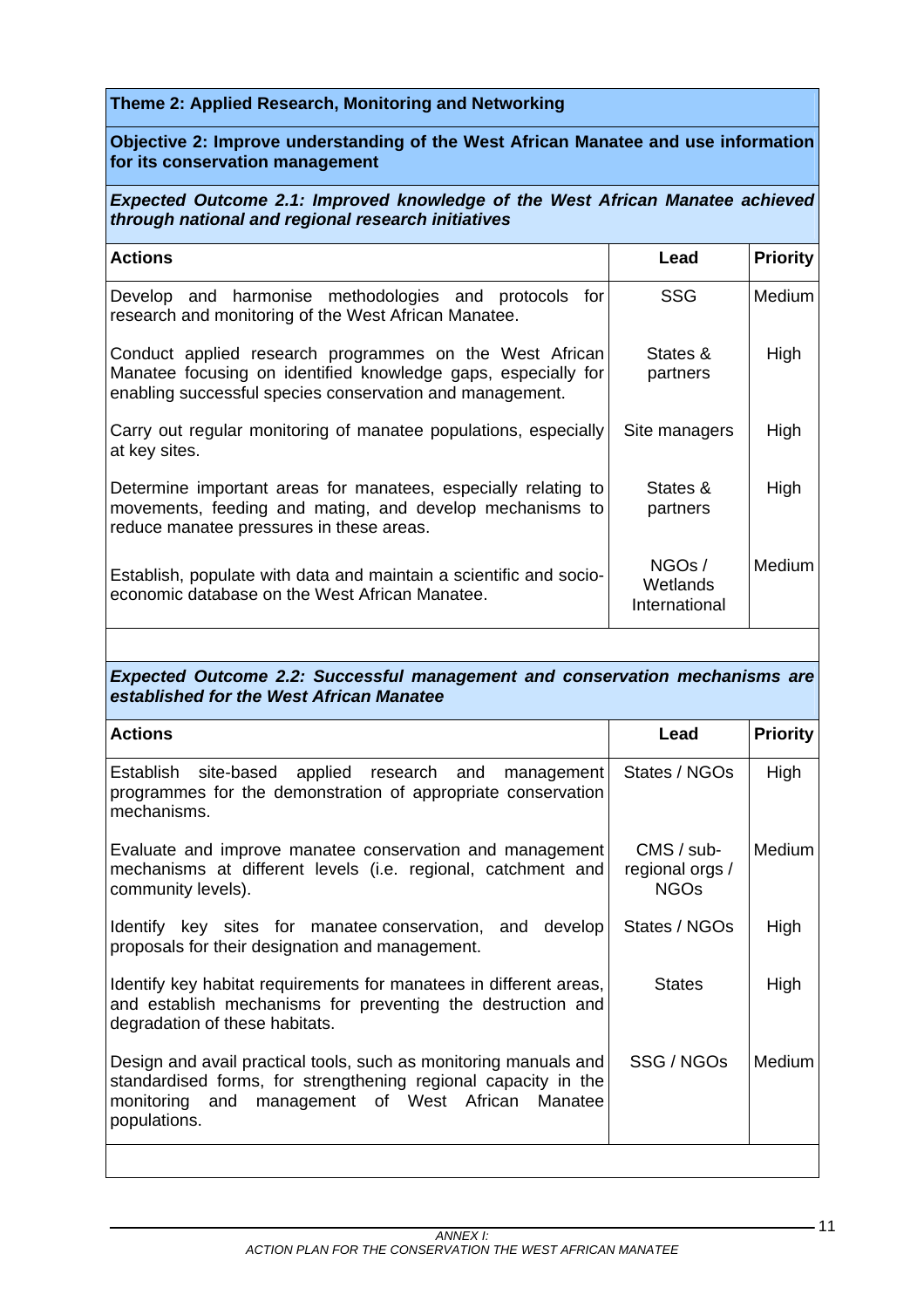*Expected Outcome 2.3: Establishment of a functioning regional manatee network strengthened through capacity development and exchange initiatives* 

| <b>Actions</b>                                                                                                                                                                                                               | Lead                        | <b>Priority</b> |
|------------------------------------------------------------------------------------------------------------------------------------------------------------------------------------------------------------------------------|-----------------------------|-----------------|
| Establish a regional manatee network with active engagement of<br>appropriate institutions and resource persons for information<br>sharing and exchange at national, regional and international levels.                      | CMS / Abidjan<br>Convention | High            |
| Develop and run training and capacity building programmes for<br>actors involved in the management and monitoring of the West<br>African Manatee.                                                                            | States &<br>partners        | High            |
| Identify and resource a regional centre for provision of expert<br>advice on the West African Manatee, capacity development and<br>information exchange, with a regularly updated website, database<br>and other facilities. | NGO <sub>S</sub>            | Medium          |
| Organise regional exchange specialist workshops on research<br>outcomes.                                                                                                                                                     | <b>NGOs</b>                 | <b>Medium</b>   |
| Develop and organise intra-state and community exchange visits.                                                                                                                                                              | NGOs                        | Medium          |

### **Targets/Indicators:**

Methods and protocols for manatee research and monitoring developed and disseminated to all range states.

Applied manatee research and management programmes established and operational, and periodically evaluated.

West African Manatee trends established in all range states through regular monitoring.

A list of key sites and areas for the West African Manatee is drawn up, detailing mechanisms for manatee conservation at each site.

Scientific and socio-economic database on the West African Manatee established and operational.

Report produced and disseminated highlighting key habitat requirements for manatees and outlining habitat conservation measures.

Capacity strengthened in all range states for monitoring and managing manatee populations.

A regional network for the West African Manatee is established and operational.

Training and capacity building programmes for manatee network.

A regional centre and website for the West African Manatee established and operational.

Regional, intra-state and community exchange workshops and visits.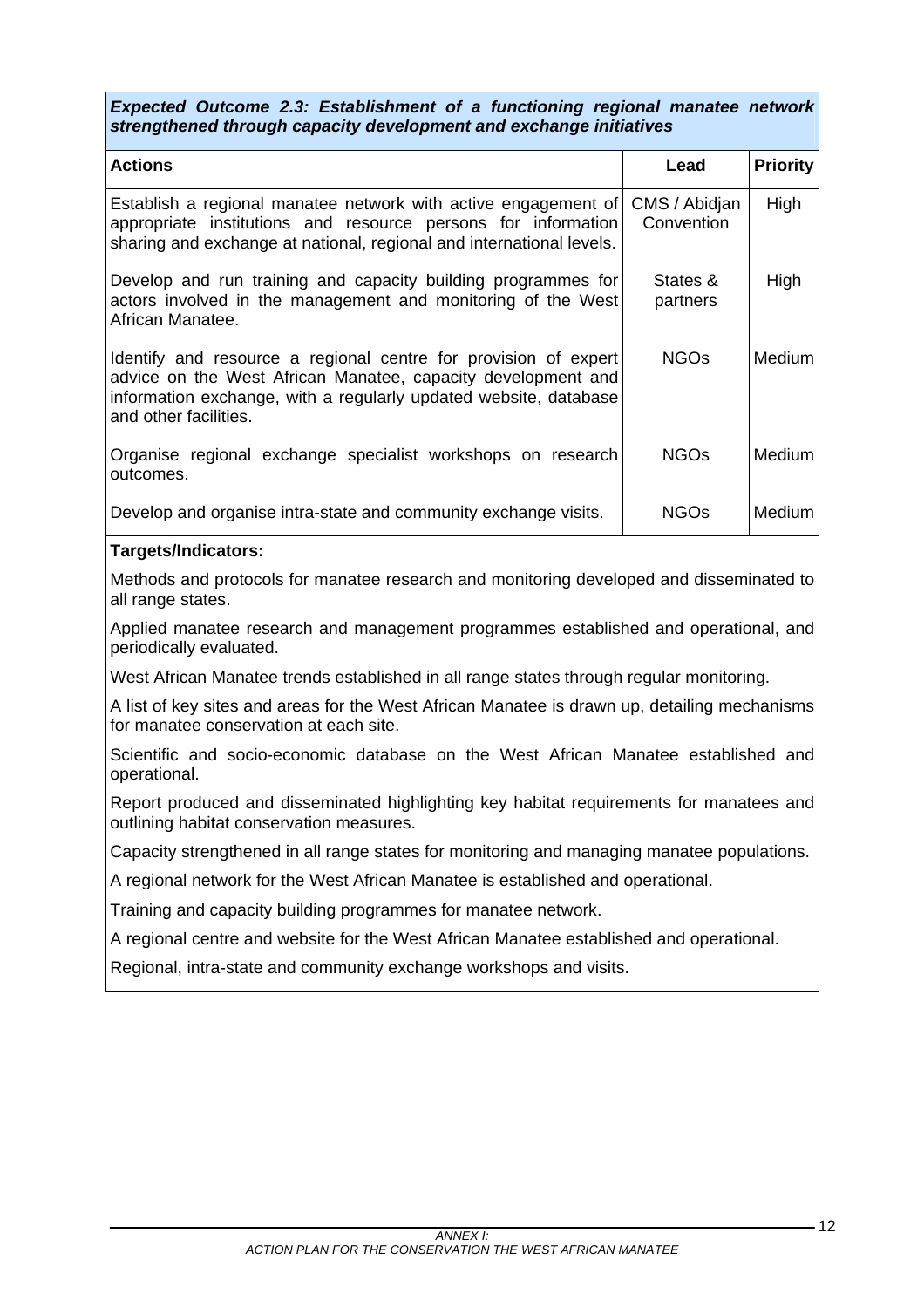## **Theme 3: Conservation, including Restoration and Safeguarding of Manatee Habitats**

## **Objective 3: Reduce pressures on the West African Manatee through the restoration and safeguarding of its habitats**

*Expected Outcome 3.1: Designation of sites providing key manatee habitats as sanctuaries and through national and regional initiatives* 

| <b>Actions</b>                                                                                                                                                                                                                | Lead                                         | <b>Priority</b> |
|-------------------------------------------------------------------------------------------------------------------------------------------------------------------------------------------------------------------------------|----------------------------------------------|-----------------|
| Create networks of sanctuaries that provide excellent habitat<br>and refuge areas for the West African Manatee (e.g. community<br>based sanctuaries, Marine Protected Areas), both at the coast<br>l and in each river basin. | Regional<br>institutions (e.g.<br>NBA, OMVS) | High            |
| Develop and implement conservation plans for the West African<br>Manatee at an ecoregional level (e.g. PRCM, Niger Basin),<br>national level and at specific key sites (e.g. protected areas).                                | States / regional<br>institutions            | Very<br>high    |

## *Expected Outcome 3.2: Rehabilitation of West African Manatee habitats*

| <b>Actions</b>                                                                                                                                | Lead                                          | <b>Priority</b> |
|-----------------------------------------------------------------------------------------------------------------------------------------------|-----------------------------------------------|-----------------|
| Develop and implement habitat restoration plans at degraded<br>sites in important manatee zones, in collaboration with local<br>stakeholders. | States & partners<br>/ local<br>communities   | High            |
| Where feasible, rehabilitate obstructed waterways that currently<br>prevent the free movement of manatees.                                    | <b>States</b>                                 | Medium          |
| Promote management options at hydraulic works that enable<br>the passage of manatees, at least seasonally.                                    | River basin<br>authorities /<br><b>States</b> | Medium          |
| Ensure that key sites for manatees are protected from pollution.                                                                              | <b>States</b>                                 | High            |
| Promote restoration of forests in basin headwaters in order to<br>alleviate siltation of rivers and sand deposition.                          | River basin<br>authorities /<br><b>States</b> | Medium          |
| Develop long-term strategies to protect manatee habitats in<br>relation to climatic changes.                                                  | CMS / CCD /<br>NGOs                           | Medium          |

### *Expected Outcome 3.3: Reduced exploitation and capture of the West African Manatee*

| <b>Actions</b>                                                                                                            | Lead          | <b>Priority</b> |
|---------------------------------------------------------------------------------------------------------------------------|---------------|-----------------|
| Reinforce hunting control and surveillance measures.                                                                      | <b>States</b> | High            |
| Provide community-based incentive packages for communities Partners (NGOs)<br>that elect to refrain from manatee hunting. |               | High            |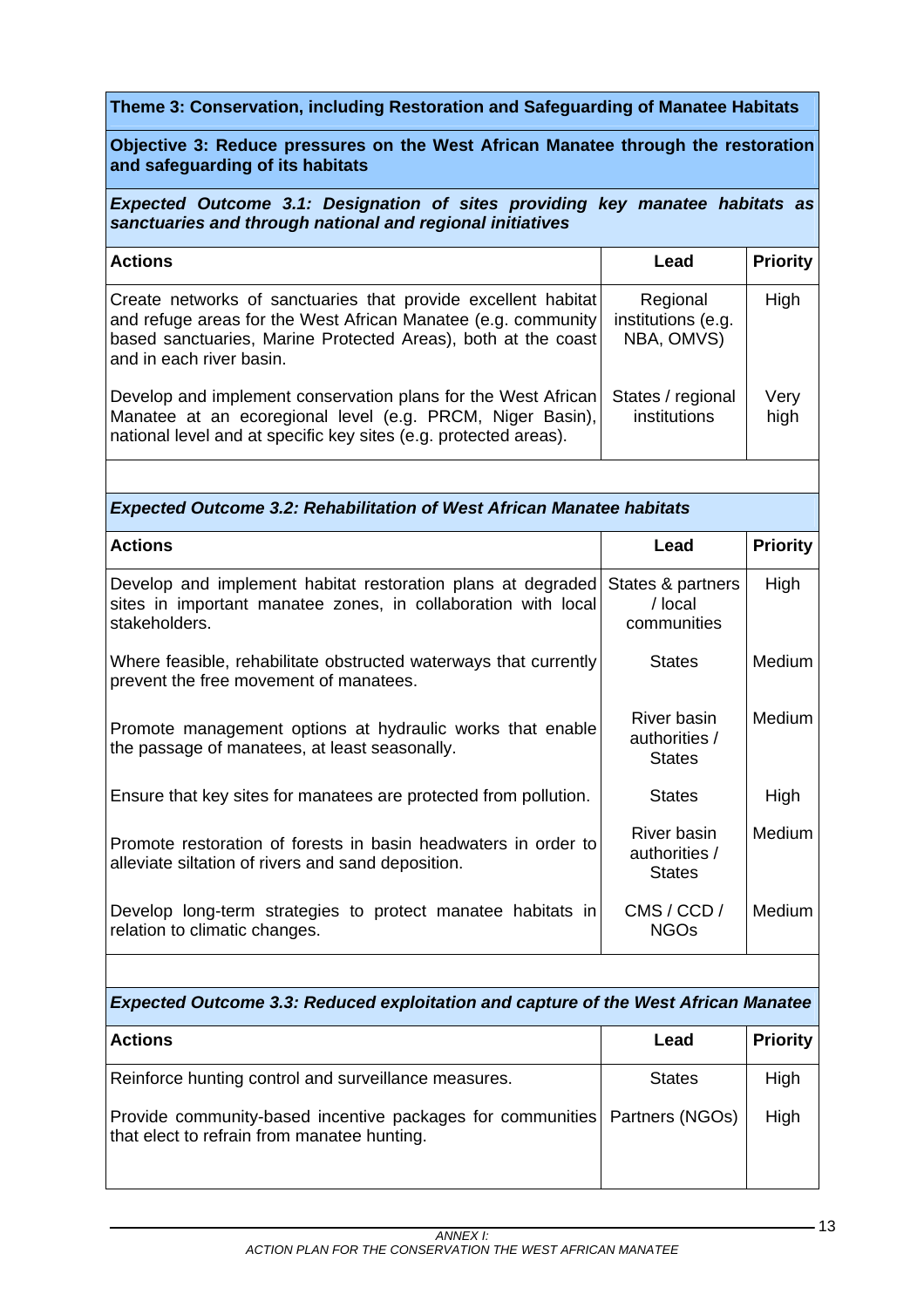| In cooperation with local communities at sites where manatees<br>are hunted, develop alternative income generation activities<br>(e.g. livestock breeding, aquaculture, bee-keeping) and train<br>hunters in such disciplines, to encourage a reduction in<br>manatee hunting. | States / NGOs                        | High   |
|--------------------------------------------------------------------------------------------------------------------------------------------------------------------------------------------------------------------------------------------------------------------------------|--------------------------------------|--------|
| Develop a regional ecotourism strategy for the West African<br>Manatee and encourage its implementation at key sites.                                                                                                                                                          | NGOs / States                        | Medium |
| Encourage the use of manatee-friendly fishing techniques in<br>order to reduce the incidental capture of manatees in fishing<br>nets.                                                                                                                                          | Site managers &<br>basin authorities | High   |
| In collaboration with local communities at key sites for<br>manatees, establish no-fishing zones in particularly important<br>areas, in order to reduce the incidental capture of manatees in<br>fishing nets.                                                                 | Site managers                        | High   |

### **Targets/Indicators:**

Network of manatee sanctuaries created, including both inland and coastal sites.

Number of regional, national and site conservation plans for West African Manatee developed and operational.

Number of habitat restoration plans developed and underway at degraded sites, and blocked waterways freed.

Manatee-sensitive procedures operational at a number of hydraulic works.

Number of key manatee sites protected from pollution.

A long-term strategy developed and disseminated that addresses manatees in relation to climate change and habitat restoration.

Number of community-based income-generation projects established and operational.

A regional ecotourism strategy developed, and implemented at a number of sites.

Manatee hunting is reduced through community-based incentives.

Measurable reduction in manatee capture in fishing nets; no-fishing zones designated.

### **Theme 4: Awareness & Education / Information, Education & Communication**

**Objective 4: Promote a wide appreciation of the West African Manatee and its ecological and cultural values through targeted communication, education and public awareness** 

*Expected Outcome 4.1: Education and awareness materials relating to manatees, especially their values and threats, are developed and used widely* 

| <b>Actions</b>                                                                                                          | Lead          | <b>Priority</b> |
|-------------------------------------------------------------------------------------------------------------------------|---------------|-----------------|
| Integrate manatee conservation into training / educational<br>programmes of schools, universities and training centres. | NGOs / States | High            |
| Develop training tools relating to manatees and wetlands for<br>schools, universities and training centres.             | <b>NGOs</b>   | High            |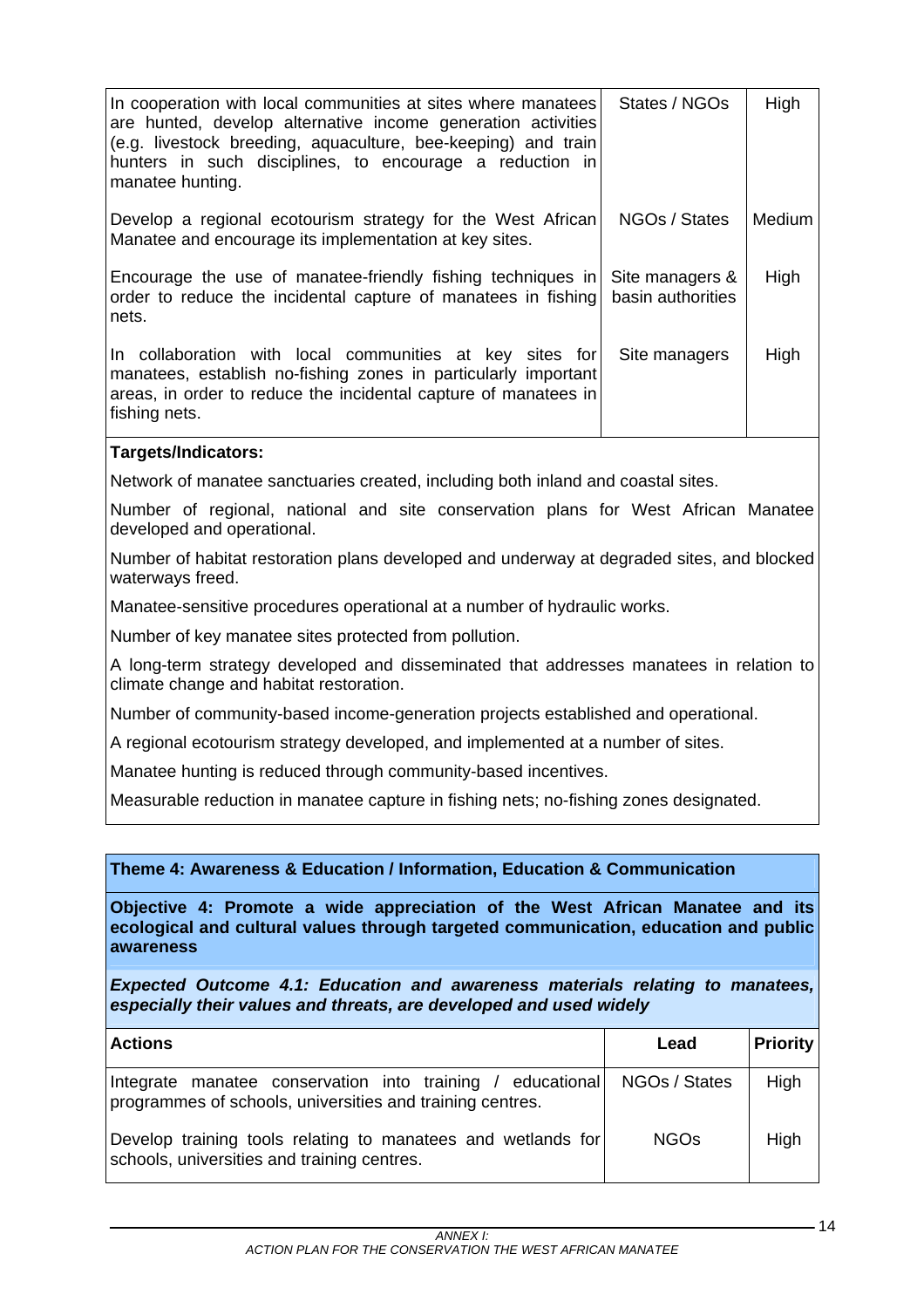| Provide community based organizations (CBOs) with resources<br>and practical training and animation tools for communicating the<br>threats to and values of manatees. | <b>NGOs</b>              | Medium   |
|-----------------------------------------------------------------------------------------------------------------------------------------------------------------------|--------------------------|----------|
| Develop communication media (including web-based resources)<br>relating to manatees and wetlands, especially for use by national<br>and local press.                  | <b>NGOs &amp; States</b> | High     |
| Encourage wide availability of all media and materials in<br>appropriate local languages, and disseminate them in all range<br>states.                                | <b>NGOs</b>              | Medium I |

## *Expected Outcome 4.2: Attitudes and actions favourable to manatee conservation are encouraged through awareness campaigns*

| <b>Actions</b>                                                                                                                                           | Lead                            | <b>Priority</b> |
|----------------------------------------------------------------------------------------------------------------------------------------------------------|---------------------------------|-----------------|
| Collaborate with radio and television stations to broadcast<br>information about manatees and wetlands.                                                  | NGOs & national<br>institutions | Medium          |
| Produce reports and documentaries about community efforts to<br>conserve manatees.                                                                       | NGOs/ site<br>managers          | Medium          |
| Organise special campaigns (such as 'Save the manatee' days<br>and manatee clubs) to build awareness about issues important<br>for manatee conservation. | <b>NGOs</b>                     | Medium          |
| Collaborate with the press to foster public awareness of the<br>values and threats to manatees.                                                          | <b>NGOs</b>                     | <b>Medium</b>   |
| Organise seminars and other events to build awareness of<br>decision makers about manatees and their conservation needs.                                 | NGOs & States                   | High            |
| Promote traditional values and cultures favourable to manatee<br>conservation through appropriate awareness activities and<br>outputs.                   | <b>NGOs</b>                     | <b>Medium</b>   |

*Expected Outcome 4.3: Manatee conservation is integrated into existing communication, education and awareness programmes* 

| <b>Actions</b>                                                                                                                                                                                                         | Lead                                          | <b>Priority</b> |
|------------------------------------------------------------------------------------------------------------------------------------------------------------------------------------------------------------------------|-----------------------------------------------|-----------------|
| Build manatee communication, education and public awareness<br>(CEPA) components into management plans for sites and<br>catchments where the West African Manatee occurs.                                              | Site managers &<br>river basin<br>authorities | High            |
| Integrate the challenges facing the manatee and related<br>conservation solutions into existing environmental awareness<br>programmes at the national and catchment / basin level (e.g. the<br>Niger Basin Authority). | Site managers &<br>river basin<br>authorities | High            |
| Develop mechanisms to integrate the manatee into national<br>environmental education programmes.                                                                                                                       | <b>NGO<sub>S</sub></b>                        | Medium          |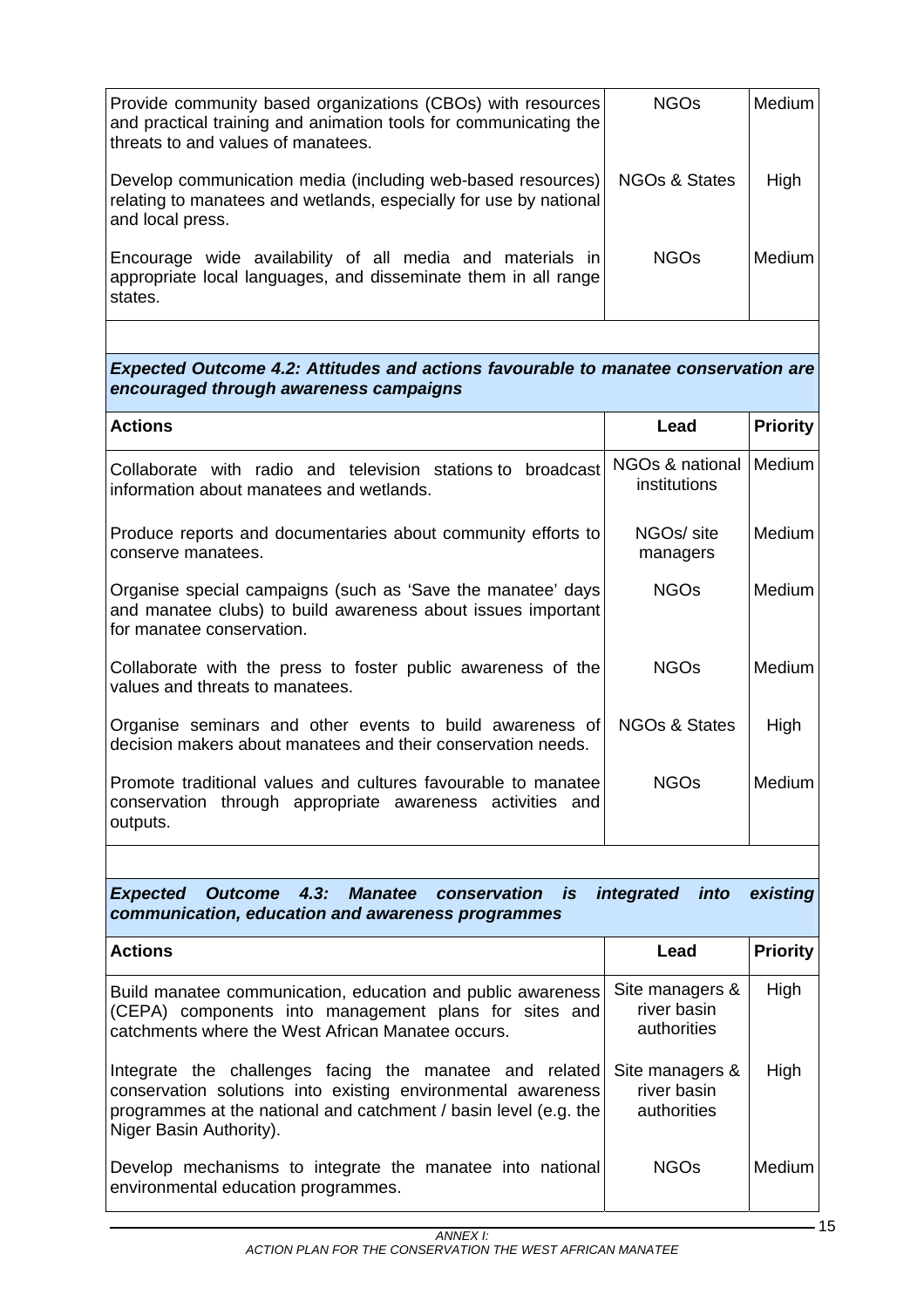# **Targets/Indicators:**

Training tools relating to manatees and wetlands developed and disseminated, and integrated into a number of training / educational programmes.

Number of CBOs equipped for communicating manatee conservation information.

Communication media developed and consulted widely.

Manatee media and materials available in local languages and disseminated.

Number of awareness activities across the region, including radio/TV broadcasting, documentaries, campaigns and press events.

Number of seminars held for decision makers to improve awareness of manatee conservation needs.

Traditional values and customs favouring manatees are well known.

Manatee CEPA activities built into number of site management plans.

Manatee conservation is built into regional awareness programmes of the NBA, OMVS, CSRP and other regional authorities.

Manatee conservation built into national environmental education programmes in number of countries.

*All actions shall be updated and amended regularly by consensus to reflect progress, new situations and newly initiated activities, and to meet evolving conservation needs.* 

## **Acronyms**

| <b>ABE</b>  | Agence Beninoise pour<br>l'Environnement                                                           | <b>MPA</b>   | <b>Marine Protected Area</b>                                                           |
|-------------|----------------------------------------------------------------------------------------------------|--------------|----------------------------------------------------------------------------------------|
| <b>CBO</b>  | <b>Community Based Organisation</b>                                                                | NBA.         | <b>Niger Basin Authority</b>                                                           |
| <b>CCD</b>  | <b>Convention to Combat Desertification</b>                                                        | <b>NEPAD</b> | New Partnership for Africa's<br>Development                                            |
|             | CEPA Communication, Education and Public<br>Awareness                                              | <b>NGO</b>   | Non Governmental Organization                                                          |
| <b>CFA</b>  | Communauté financière d'Afrique                                                                    | <b>OMVS</b>  | Organisation pour la Mise en Valeur<br>du fleuve Sénégal                               |
|             | CITES Convention on International Trade in<br><b>Endangered Species of Wild Fauna</b><br>and Flora | <b>PRCM</b>  | <b>Regional Coastal and Marine</b><br><b>Conservation Programme for West</b><br>Africa |
| <b>CMS</b>  | Convention on the Conservation of<br><b>Migratory Species of Wild Animals</b>                      | <b>SIDA</b>  | Swedish International Development<br><b>Cooperation Agency</b>                         |
| <b>COP</b>  | <b>Conference of Parties</b>                                                                       | <b>SSG</b>   | Sirenia Specialist Group                                                               |
| <b>CSRP</b> | Sub-regional Fisheries Commission                                                                  | <b>UNEP</b>  | <b>United Nations Environment</b><br>Programme                                         |
| <b>DRC</b>  | Democratic Republic of Congo                                                                       |              | <b>WATCH Western African Talks on</b><br><b>Cetaceans and their Habitats</b>           |
| <b>IUCN</b> | <b>World Conservation Union</b>                                                                    | <b>WCMC</b>  | <b>World Conservation Monitoring</b><br>Centre                                         |
| MEA         | <b>Multilateral Environmental Agreement</b>                                                        |              |                                                                                        |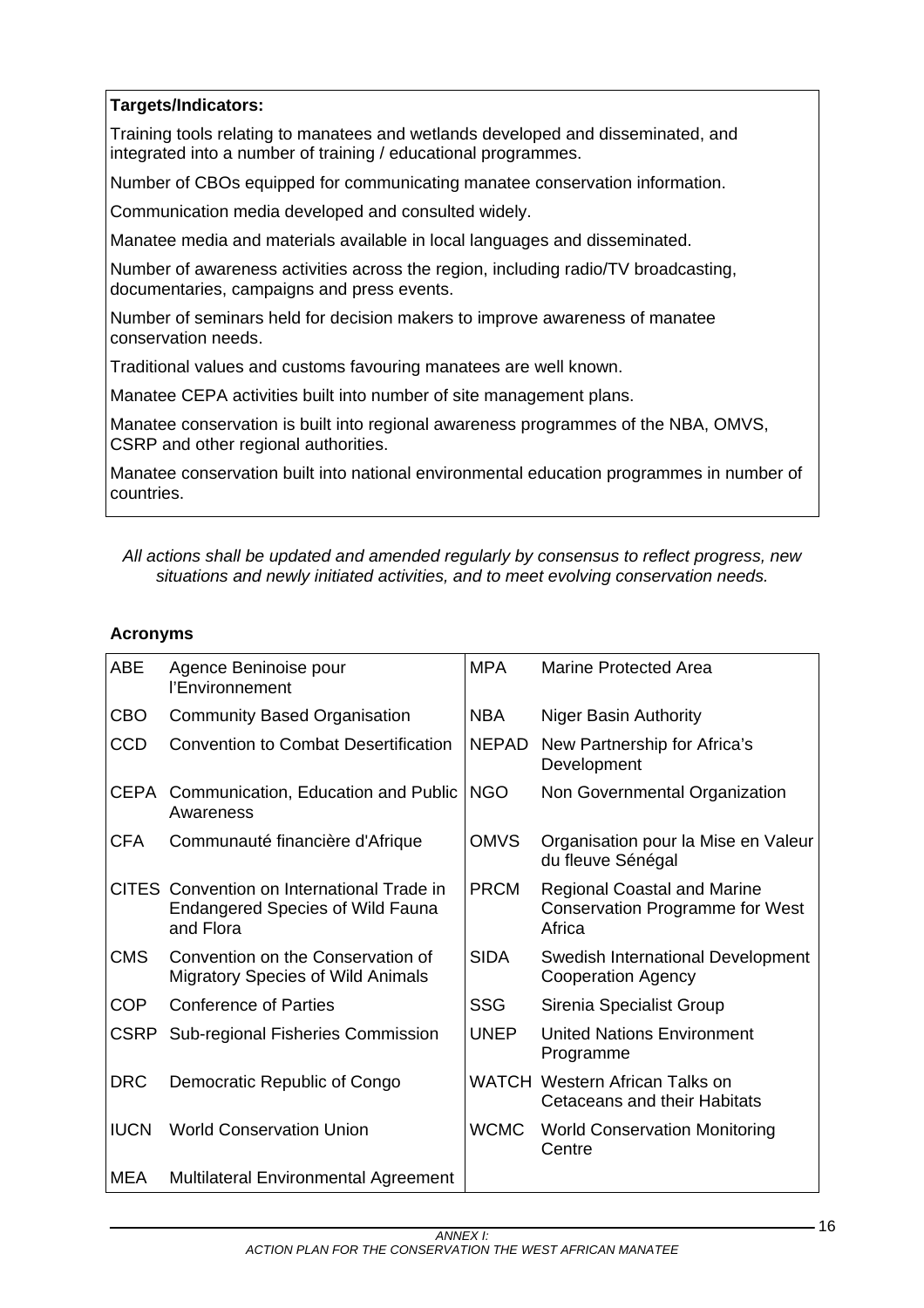### **APPENDIX**

## **Overview of distribution, regional status and movements of the West African Manatee by range state**19,20

| <b>Country</b>           | <b>Distribution / Occurrence</b>                                                                                                                                                                                                                                                                                                                                                                                                                            | <b>Status</b>                                       | <b>International Movements</b>                                                                                                                                                                                                   |
|--------------------------|-------------------------------------------------------------------------------------------------------------------------------------------------------------------------------------------------------------------------------------------------------------------------------------------------------------------------------------------------------------------------------------------------------------------------------------------------------------|-----------------------------------------------------|----------------------------------------------------------------------------------------------------------------------------------------------------------------------------------------------------------------------------------|
| Mauritania               | Senegal River and associated wetlands. Has   Limited to Senegal River basin. Dams   Moves regularly between Mauritania and<br>been recorded in the Diawling National Park.                                                                                                                                                                                                                                                                                  | basin present obstacles to free River.<br>movement. | and locks in the lower Senegal River Senegal within the transboundary Senegal                                                                                                                                                    |
| Senegal                  | Senegal River and associated wetlands, Widespread in main rivers and in coastal Moves between Senegal and: (a) Mauritania<br>including the Djoudj National Park and the Lac wetlands. Has probably decreased in within the Senegal River; (b) Mali along the<br>upper Gambia River (Niokolo-Koba) and the impacted by dams and other obstacles. along the Gambia River and at the coast; (d)<br>Casamance River system.                                     | Hunting occurs in the Sine Saloum.                  | de Guiers. Also in the Sine Saloum Delta, the Senegal River, where movement is Senegal and Falémé rivers; (c) The Gambia<br>Guinea-Bissau between the Casamance and<br>Baía de Varela; and (e) Guinea along the<br>Gambia River. |
| <b>The</b><br>Gambia     | including the Gambia River National Park, with where threats<br>records also from coastal areas, creeks and modifications, impacts of drought, between Saloum and Niumi at the north<br>bolons, including Bao Bolon, Tanbi Wetland hunting and accidental capture in fishing coast, also at the south coast along the<br>and Niumi National Parks and the Allahein nets.<br>River.                                                                          |                                                     | Gambia River (lower and middle sections), Fairly widespread in the Gambia River, Moves regularly between The Gambia and<br>include habitat Senegal along the Gambia River<br>and<br>Allahein River.                              |
| Guinea-<br><b>Bissau</b> | Archipelago, which includes Orango National riverine wetlands, and common in some Senegal in the Baía de Varela area, and<br>Park. Also in most continental watercourses, areas <sup>21</sup> . Main threats are accidental Guinea in the area of Cacine / Tristao. There<br>including Rio Cacheu, Rio Mansoa, Rio Gêba,   captures in fishing nets, hunting, drought,   are probably no international movements<br>Rio Grande de Buba, Rio Tombali and Rio |                                                     | Probably most numerous in the Bijagós Widespread throughout coastal and Moves regularly between Guinea-Bissau and                                                                                                                |

<sup>&</sup>lt;sup>19</sup> Dodman, T., Ndiaye, M.D.D. & Sarr, K. (eds.) 2007. Conservation Strategy for the West African Manatee. Wetlands International, Dakar, Senegal / UNEP-Abidjan Convention, Nairobi.<br><sup>20</sup> Powell J.A. 1996. The Distribution Areas, Nairobi, Kenya. 68p.<br><sup>21</sup> Silva, M.A., Araújo, A., Djedjó, F., Gomes, L. & Monteiro, H. 1999. Plano Nacional de Conservação do Manatim Africano (*Trichechus senegalensis*) na Guiné-Bissau. UICN-Bissau, Guiné-Bissau

da Conservação da Natureza, Lisboa, Portugal.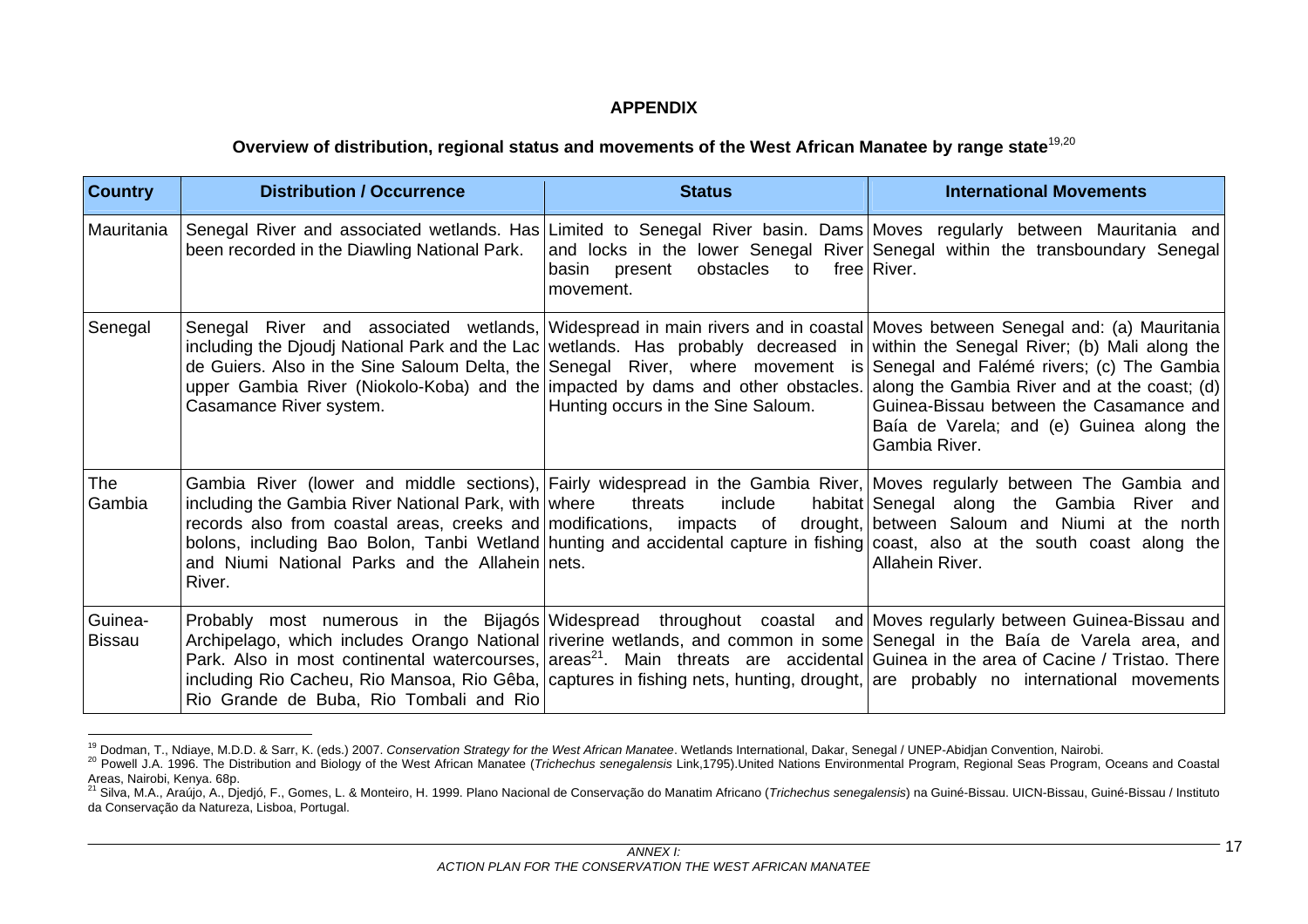| <b>Country</b>   | <b>Distribution / Occurrence</b>                                                                                                                                                                                                                                                                                                                                                                                                                                                                                                                                                                                                                                                                                                                                                                                          | <b>Status</b>                        | <b>International Movements</b>                                                                                               |
|------------------|---------------------------------------------------------------------------------------------------------------------------------------------------------------------------------------------------------------------------------------------------------------------------------------------------------------------------------------------------------------------------------------------------------------------------------------------------------------------------------------------------------------------------------------------------------------------------------------------------------------------------------------------------------------------------------------------------------------------------------------------------------------------------------------------------------------------------|--------------------------------------|------------------------------------------------------------------------------------------------------------------------------|
|                  | Cacine; and in coastal creeks and bolons.                                                                                                                                                                                                                                                                                                                                                                                                                                                                                                                                                                                                                                                                                                                                                                                 | and the impacts of (anti-salt) dams. | inland, where its distribution is rather sparse.                                                                             |
| Guinea           | Occurs in coastal wetlands and lower reaches May be fairly common in some coastal Inland, areas of movement are probably only<br>of the main rivers, such as Rio Componi and wetlands, but probably declining in the along the Gambia River between Guinea and<br>the Cogon River in the northwest and the Baie upper reaches of the Niger River basin. Senegal, and the Niger River between<br>de Sangareyah. It also occurs in the Considered a pest by some coastal rice Guinea and Mali. In coastal areas, manatees<br>headwaters of the Niger River, such as the farmers. Main threats are capture in move between Guinea and Guinea-Bissau<br>Tinkisso, as well as the Gambia River.                                                                                                                                | habitats.                            | fishing nets, hunting and changing around Iles Tristao; and Sierra Leone south<br>of Benti and along the Scarcies / Kolenté. |
| Sierra<br>Leone  | Occurs in most river systems, including the Fairly widespread in the main river Migratory movements up and down rivers,<br>Sierra Leone River, Great Scarcies, Little systems, especially at the coast. Threats moving upstream during rains. Probably<br>Scarcies, Bunce, Sherbro, Malene and include hunting for meat and other moves into Guinea at the coast along the<br>Waanje. Also present in lakes Mape and products (also as pests of rice crops), transboundary Great Scarcies River and also<br>Mabesi. Found especially at the coast and in and capture in nets.<br>river mouths.                                                                                                                                                                                                                            |                                      | at the coast between Sierra Leone and<br>Liberia (Mano River).                                                               |
| Liberia          | Found in Lake Piso, Cestos-Sankwehn and Appears to be reasonably common in the Manatees occur along the Cavalla River,<br>the main rivers, including Lofa, Mano, lower courses of the main rivers and in which is transboundary between Liberia and<br>Mesurado, Cavalla, St. Paul, Morro, St. John coastal wetlands. Main threats are Côte d'Ivoire. Its status at the western coastal<br>and Cestos. However, distribution up most accidental capture, hunting and habitat border with Sierra Leone and in the<br>rivers is limited by rapids, so the main modifications, and maybe wounding from transboundary Mano River is uncertain.<br>distribution is in estuaries, coastal lagoons and boat engines.<br>lower reaches of the main rivers.                                                                        |                                      |                                                                                                                              |
| Côte<br>d'Ivoire | Occurs along entire coastline, especially in Widespread in coastal areas, especially Manatees move between Côte d'Ivoire and<br>coastal lagoons, and some distance up the in lagoons and lower reaches of rivers, Liberia along the transboundary Cavally<br>main rivers, including Cavally, Sassandra, but not reported from upper reaches. The River. In the east, they move between Côte<br>Bandema, Comoé, Bia and Tano. Key areas main threats are hunting and capture in d'Ivoire and Ghana at the lower reaches of<br>include the lagoon complexes of Aby-Tendo- fishing nets. Other threats include habitat the Tano River and associated coastal<br>Ehy and Ebrié-Comoé, east of Abidjan, and to modifications and pollution.<br>the west, west Ebrié-Agneby, Tagba-Makey-<br>Tadio-Niouzoumou and N'Gni-Fresco. |                                      | wetlands<br>(Aby-Tendo-Ehy).<br>Migration<br>between river systems has been recorded.                                        |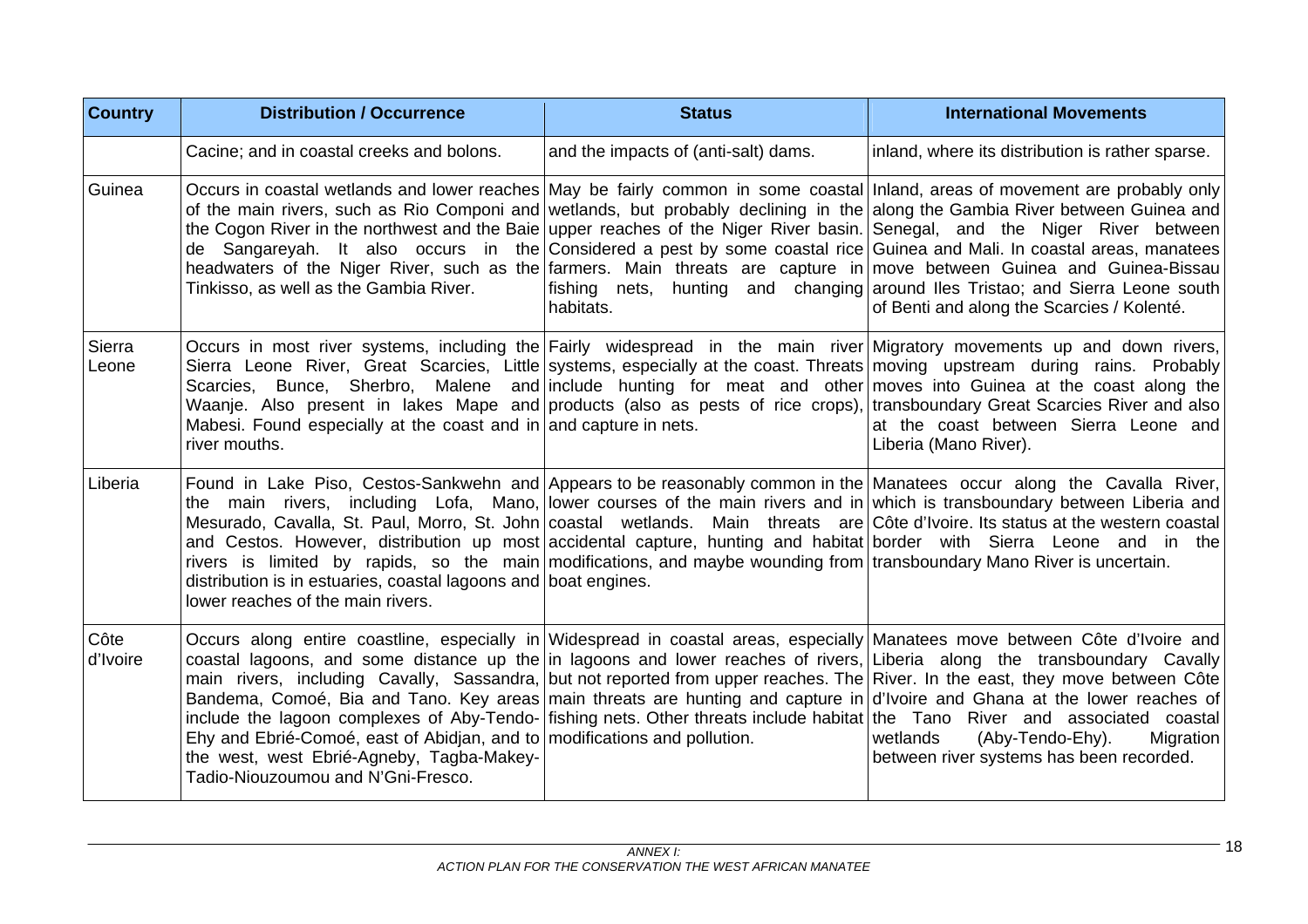| <b>Country</b> | <b>Distribution / Occurrence</b>                                                                                                                                                                                                                                                                                                                                                                                                                                                                                                                                                                                                                                                              | <b>Status</b>                    | <b>International Movements</b>                                                                                                                                                                                                                                                                                                                                                                                                                                                                                                                                                                                                                                 |
|----------------|-----------------------------------------------------------------------------------------------------------------------------------------------------------------------------------------------------------------------------------------------------------------------------------------------------------------------------------------------------------------------------------------------------------------------------------------------------------------------------------------------------------------------------------------------------------------------------------------------------------------------------------------------------------------------------------------------|----------------------------------|----------------------------------------------------------------------------------------------------------------------------------------------------------------------------------------------------------------------------------------------------------------------------------------------------------------------------------------------------------------------------------------------------------------------------------------------------------------------------------------------------------------------------------------------------------------------------------------------------------------------------------------------------------------|
| Ghana          | Found in coastal lagoons, such as Abi and Lake Volta provides good manatee Manatees in the Abi and Ehy lagoons and the<br>Ehy in the southwest, and in major tributaries habitat, as well as certain coastal Tano<br>are cut off from the lower Volta by the capture in nets, loss of habitat and for transboundary movements.<br>Akosombo and Kpong dams.                                                                                                                                                                                                                                                                                                                                    | pollution are also of relevance. | estuary<br>form a<br>transboundary<br>of Lake Volta such as Asukawkaw, Dayi,   lagoons and mangrove estuaries. The   population with Côte d'Ivoire. The coastal<br>Sene, Oti and Afram. Manatees in Lake Volta main threat is hunting for meat, whilst border with Togo offers less suitable habitat                                                                                                                                                                                                                                                                                                                                                           |
| Togo           | There are manatee records from coastal areas It is fairly rare in coastal wetlands, where Manatees occur in the transboundary Mono<br>of Togo, such as Lake Togo, where it is locally main threats are hunting for meat and River between Togo and Benin, and there<br>Mono River.                                                                                                                                                                                                                                                                                                                                                                                                            | accidental capture.              | well-known, the Gbega Channel and in the other products, habitat modification and may be some movements along the coast<br>between Ghana, Togo and Benin.                                                                                                                                                                                                                                                                                                                                                                                                                                                                                                      |
| <b>Benin</b>   | lower reaches of rivers, including the Ouémé River and in coastal lagoons. 125 seemingly moving downriver after rains into<br>as Mékrou and Alibori, especially in the W are used notably in traditional medicine.<br>Parc.                                                                                                                                                                                                                                                                                                                                                                                                                                                                   |                                  | Found in coastal lagoons such as Nokoué and Probably most numerous in the Ouémé Manatees migrate up and down rivers,<br>and Mono. Occurs some distance upriver, animals estimated to occur in the country lagoons when they are less saline. Moves<br>especially in the Ouémé. Also in the Niger in the 1990s <sup>22</sup> . Hunted especially for between Benin and Togo along the Mono<br>River and tributaries in northern Benin, such meat and for various body parts, which River, and presumably between southern<br>Benin and Nigeria at Porto Novo. In the north,<br>moves between Benin and Niger along the<br>Niger River, and thence into Nigeria. |
| Nigeria        | Occurs in the Benue, Niger and Cross Rivers Although widespread in rivers, lakes and Manatees migrate along the main rivers,<br>and their associated wetlands, also in Lake coastal wetlands, conservation status is though some are now blocked by dams.<br>Kainji on the River Niger. It is well known from variable. Main threats are habitat Movements along the Benue are seasonal.<br>Lake Pandam, a sanctuary off the Benue destruction, accidental capture in fishing Manatees move between Nigeria and (a)<br>also occurs throughout much of the Niger wounds from boats, reduction of water along the Niger River, (b) Niger along the<br>Delta, and is reported from Lagos Lagoon. | dam construction.                | River, which serves as a dry season refuge. It nets, illegal and seasonal hunting, Benin most likely within coastal lagoons and<br>volume in the Niger and isolation due to Niger River, and (c) Cameroon within coastal<br>wetlands, the upper Cross River and the<br>Benue River (and maybe some tributaries).                                                                                                                                                                                                                                                                                                                                               |

<sup>&</sup>lt;sup>22</sup> ABE (Agence Béninoise pour l'Environnement). 1999. Répertoire des Indicateurs Environnementaux de Développement durable et de Compendium Statistique du Bénin. Cotonou, Bénin.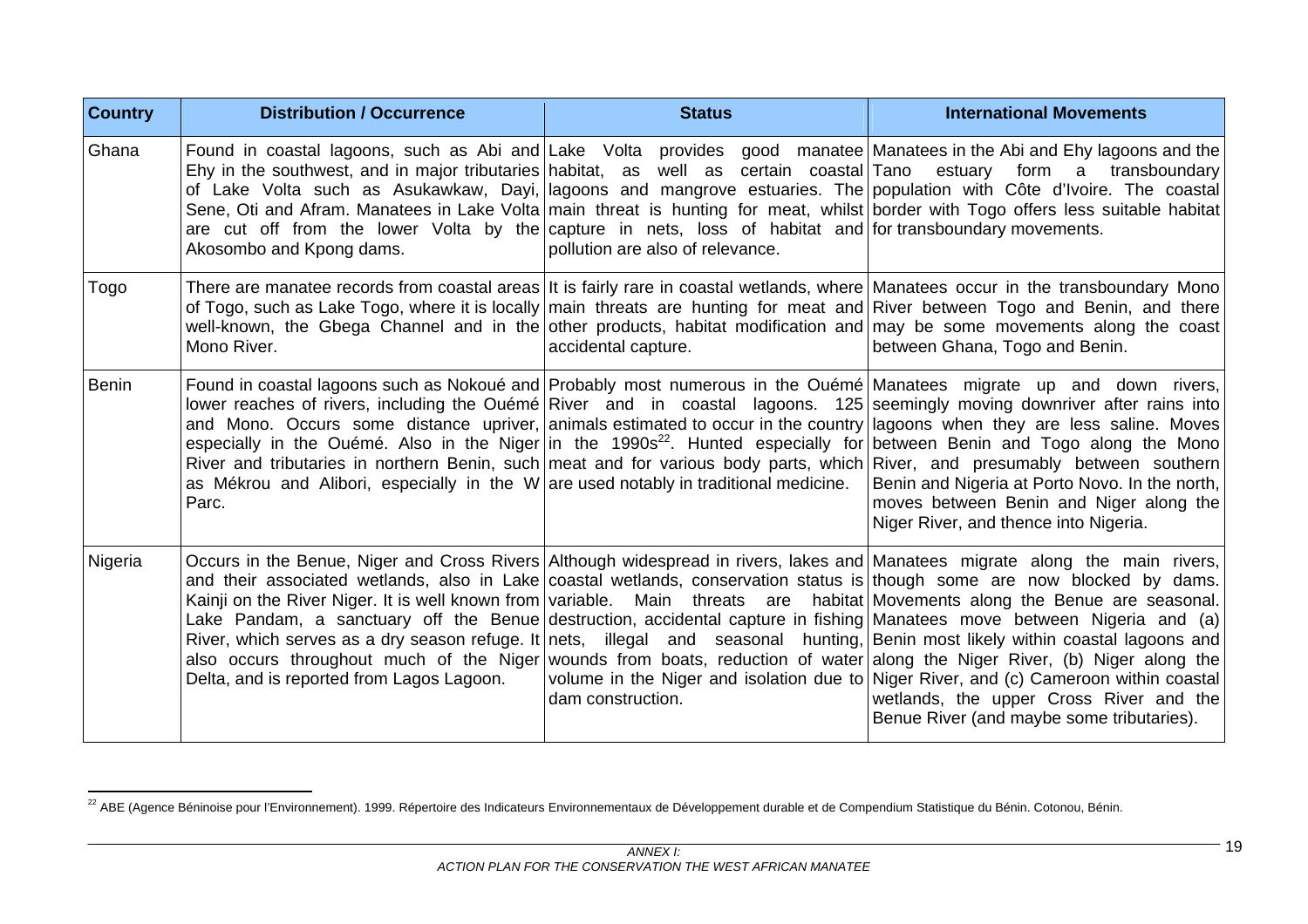| <b>Country</b>       | <b>Distribution / Occurrence</b>                                                                                                                                                                                                                                                                                                                                                                                                                                                                                                                                                          | <b>Status</b>                 | <b>International Movements</b>                                                                                                                                                                                                                                                                                               |
|----------------------|-------------------------------------------------------------------------------------------------------------------------------------------------------------------------------------------------------------------------------------------------------------------------------------------------------------------------------------------------------------------------------------------------------------------------------------------------------------------------------------------------------------------------------------------------------------------------------------------|-------------------------------|------------------------------------------------------------------------------------------------------------------------------------------------------------------------------------------------------------------------------------------------------------------------------------------------------------------------------|
| Mali                 | including the Bani, except where access is River, notably the Inner Niger Delta, but Niger River, where manatees move to deeper<br>halted by dams. Most numerous probably in has decreased as a result of direct pools when water levels decrease. Moves<br>the Inner Niger Delta, with its many lakes such threats (hunting, fishing) and indirect along the Niger between Mali and Guinea<br>as Lake Débo. It also occurs in the Senegal threats (low flood levels, drought, sand (Kangaba - Siguiri) and Mali and Niger<br>River, especially in the Kayes region.                      | deposition, habitat loss).    | Found throughout the Niger River system, Widespread in wetlands of the Niger There are seasonal movements within the<br>(Labezanga). Also moves between Mali and<br>Senegal along the Senegal River.                                                                                                                         |
| Niger                | wetlands and lower reaches of tributaries. in channels, and isolation by dams, whilst dry season manatees seek out areas of<br>There are about ten key sites along the length intense harvesting of <i>bourgou</i> grasses<br>of the Niger River in Niger.                                                                                                                                                                                                                                                                                                                                | can reduce food availability. | Occurs in the Niger River and associated Main threats are hunting, sand deposition Seasonal movements occur, and during the<br>deeper water <sup>23</sup> . Moves along the Niger River<br>between Niger and (a) Mali, (b) Benin, where<br>also moves along Mékrou, and (c) Nigeria.                                         |
| Cameroon             | Found throughout the coastal zone in suitable Widespread in coastal wetlands, perhaps At the coast, moves between Cameroon and<br>wetlands, especially where there are extensive fairly common at sites such as Douala- (a) Nigeria, where there are extensive<br>creeks and estuary habitat, such as Rio del Edea.  Pollution and<br>Rey, Baie de Cameroun and the River Sanaga   mangrove areas are threats at coastal Equatorial Guinea, in the Ntem (Campo)<br>Upper Cross River and in the Bénoué River of areas, mainly for their meat.<br>northern Cameroon, including Lake Lagdo. | impacts                       | on wetlands, also along the Akpa Yafé River; (b)<br>(below Edea). Manatees also occur in the sites. Manatees are hunted in some area. Inland, moves between Cameroon and<br>Nigeria in the Upper Cross River. Further<br>north, moves between Nigeria and Cameroon<br>along the Bénoué and into Chad along the<br>Mayo Kébi. |
| Chad                 | Present in the Mayo Kébi River and Limited distribution in southwest Chad,<br>associated wetlands, notably lakes Léré and where the main threat is from hunting.<br>Tréné, but appears to be absent from the Apparently extirpated from Chari Basin.<br>Chari River Basin.                                                                                                                                                                                                                                                                                                                |                               | Moves between wetlands of the Mayo Kébi<br>River, which includes movements between<br>Chad and Cameroon.                                                                                                                                                                                                                     |
| Equatorial<br>Guinea | manatees occur in suitable coastal wetlands, main threats are hunting, fishing and and (a) Cameroon (Ntem-Campo area) and                                                                                                                                                                                                                                                                                                                                                                                                                                                                 |                               | There is a general lack of information, but Limited to a few coastal wetlands, where Movements likely between Equatorial Guinea                                                                                                                                                                                              |

<sup>&</sup>lt;sup>23</sup> Ciofolo, I. & Sadou, I. 1996. Le Lamantin du Niger (*Trichechus senegalensis*). Technical report 7 CACP/MIR/O82. Ministère des Finances et du Plan. Union Européenne. Genève. 48pp.